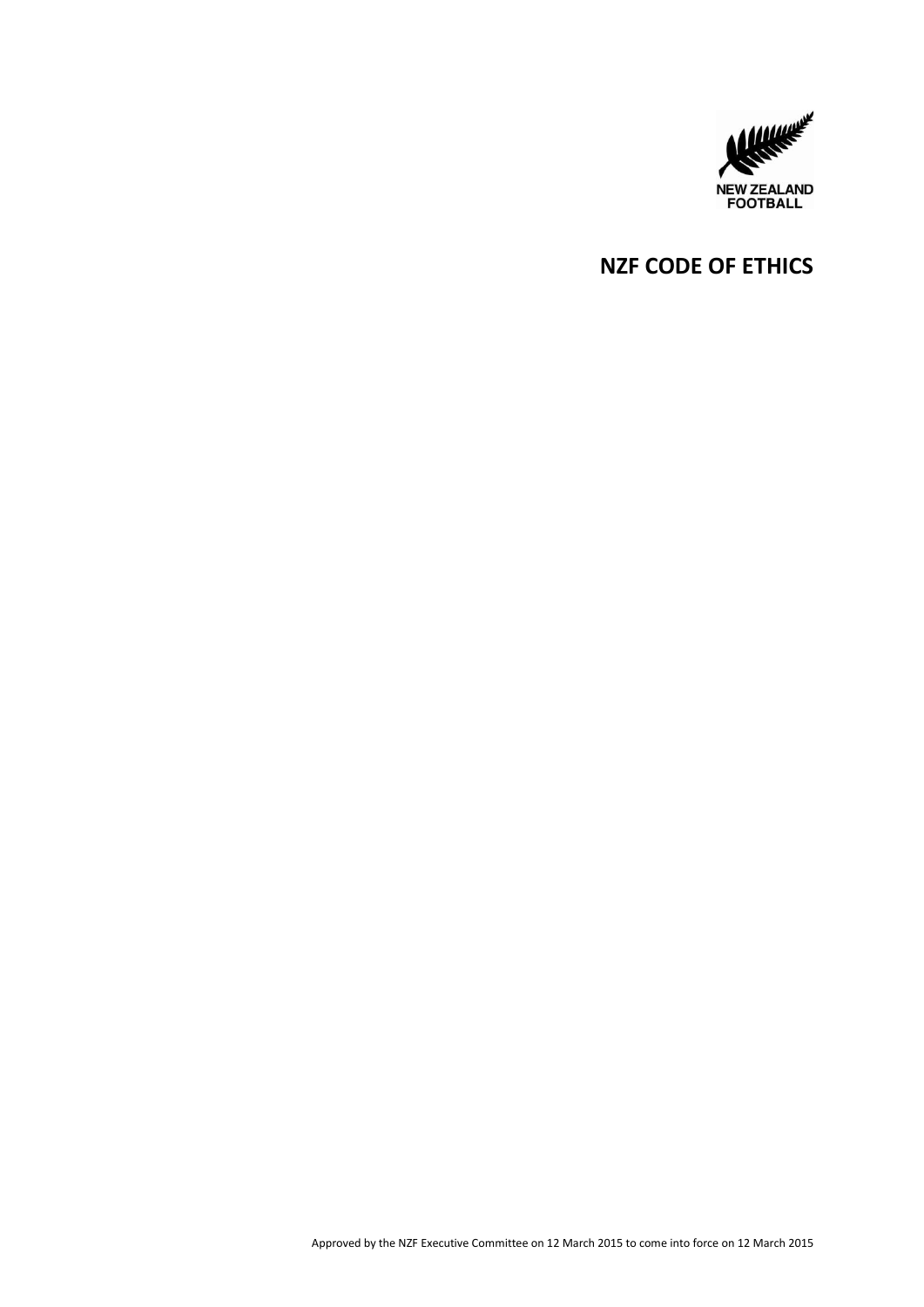# **TABLE OF CONTENTS**

| 1  |  |
|----|--|
| 2  |  |
| 3  |  |
| 4  |  |
| 5  |  |
| 6  |  |
| 7  |  |
| 8  |  |
| 9  |  |
| 10 |  |
| 11 |  |
| 12 |  |
| 13 |  |
| 14 |  |
| 15 |  |
| 16 |  |
| 17 |  |
| 18 |  |
| 19 |  |
| 20 |  |
| 21 |  |
| 22 |  |
| 23 |  |
| 24 |  |
| 25 |  |
| 26 |  |
| 27 |  |
| 28 |  |
| 29 |  |
| 30 |  |
| 31 |  |
| 32 |  |
| 33 |  |
| 34 |  |
| 35 |  |
| 36 |  |
| 37 |  |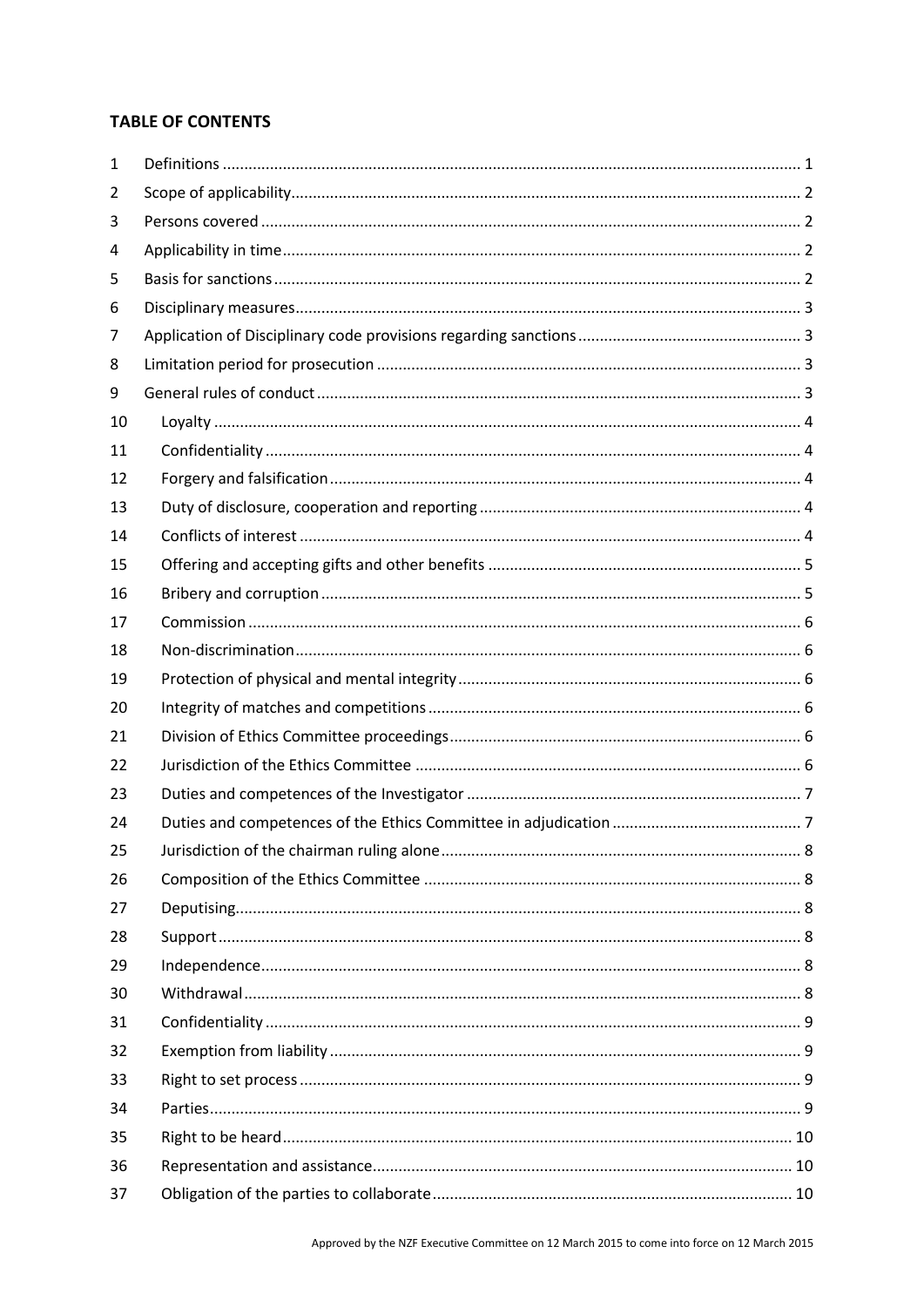| 38 |  |
|----|--|
| 39 |  |
| 40 |  |
| 41 |  |
| 42 |  |
| 43 |  |
| 44 |  |
| 45 |  |
| 46 |  |
| 47 |  |
| 48 |  |
| 49 |  |
| 50 |  |
| 51 |  |
| 52 |  |
| 53 |  |
| 54 |  |
| 55 |  |
| 56 |  |
| 57 |  |
| 58 |  |
| 59 |  |
| 60 |  |
| 61 |  |
| 62 |  |
| 63 |  |
| 64 |  |
| 65 |  |
| 66 |  |
| 67 |  |
| 68 |  |
| 69 |  |
| 70 |  |
| 71 |  |
| 72 |  |
| 73 |  |
| 74 |  |
| 75 |  |
| 76 |  |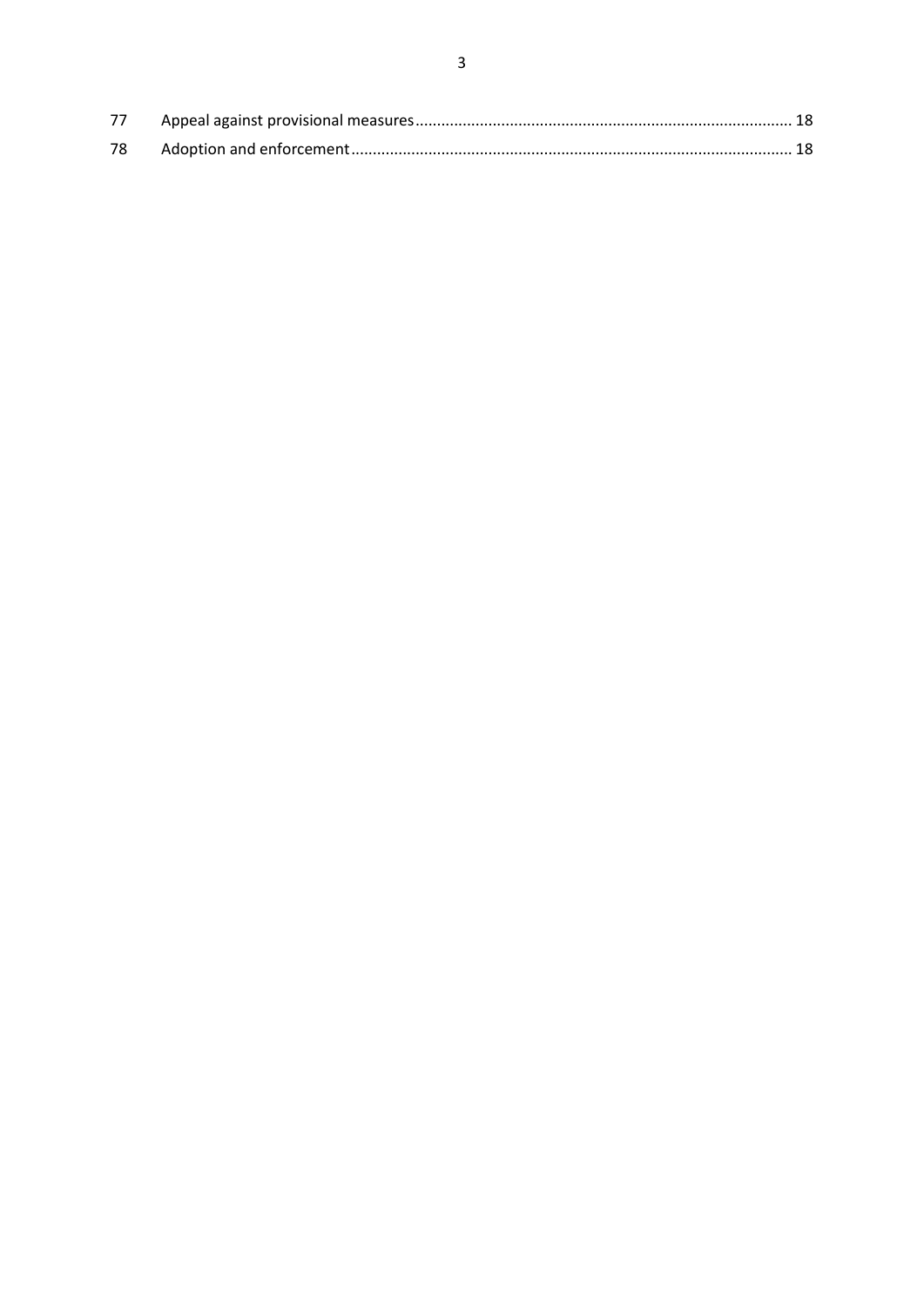#### **PREAMBLE**

As a member of FIFA, NZF has a responsibility to safeguard the integrity and reputation of football in New Zealand. FIFA is constantly striving to protect the image of football from jeopardy or harm as a result of illegal, immoral or unethical methods and practices. NZF supports this aim. The following Code reflects the principles of the NZF Code of Conduct, which defines the most important core values for behaviour and conduct within NZF as well as with external parties. The conduct of persons bound by this Code shall reflect the fact that they support the principles and objectives of NZF, the Regional Associations, Leagues and Clubs in every way and refrain from anything that could be harmful to these aims and objectives. They shall respect the significance of their membership of NZF, the Regional Associations, Leagues and Clubs, and represent them and behave towards them honestly worthily, respectably and with integrity. They shall further respect the core value of fair play in every aspect of their functions. They shall assume social and environmental responsibility.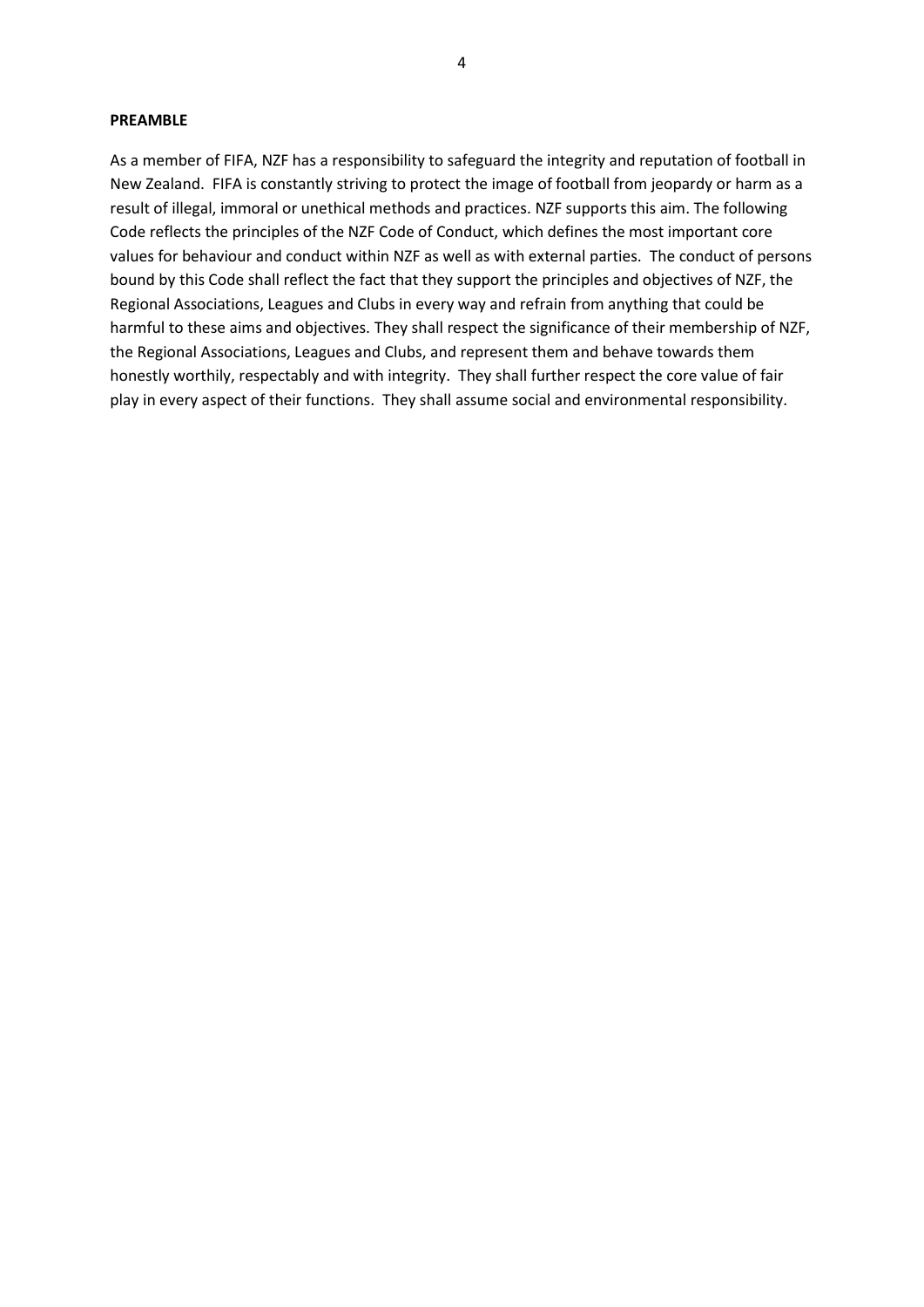#### <span id="page-5-0"></span>**1 Definitions**

1.1 For the purpose of this Code, the terms set out below are defined as follows:

#### 1.1.1 **Intermediaries and related parties** means:

- a agents, representatives and employees;
- b spouses and domestic partners;
- c individuals sharing the same household, regardless of the personal relationship;
- d immediate family members, i.e. such as individual's spouse or domestic partner, parents, grandparents, uncles, aunts, children, stepchildren, grandchildren, siblings, mother-in-law or father-in-law, son-in-law or daughter-in-law, brother-in-law or sister-in-law and the spouses of such persons, and including anyone else, whether by blood or otherwise, with whom the individual has a relationship akin to a family relationship;
- e legal entities, partnerships and any other fiduciary institution, if the person bound by this Code or the person receiving an undue advantage alternatively:
	- i holds a management position within that entity, partnership or fiduciary institution;
	- ii directly or indirectly controls the entity, partnership or fiduciary institution;
	- iii is a beneficiary of the entity, partnership or fiduciary institution;
	- iv performs services on behalf of such entity, partnership or fiduciary institution, regardless of the existence of a formal contract.
- 1.1.2 **Code** means this Code of Ethics.
- 1.1.3 **Ethics Committee** means the Ethics Committee constituted by NZF in accordance with the NZF Statutes.
- 1.1.4 **Investigator** means an investigator appointed by the Ethics Committee pursuant to this Code.
- 1.2 Definitions contained in the Definitions section in the NZF Statutes, Regulations and Disciplinary Code apply to terms used in this Code.
- 1.3 Terms referring to natural persons are applicable to both genders. Any term in the singular applies to the plural and vice-versa.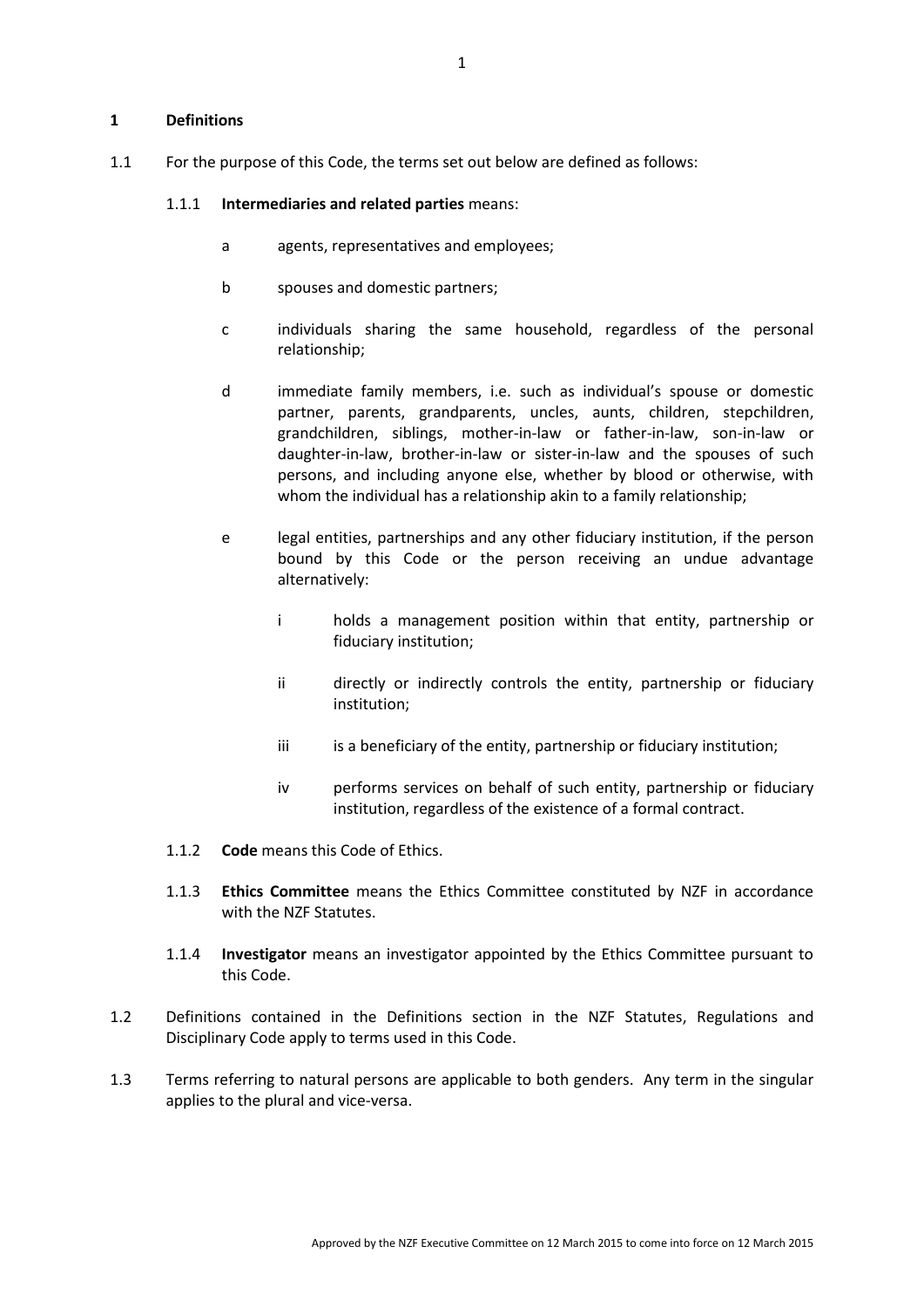### <span id="page-6-0"></span>**2 Scope of applicability**

2.1 This Code shall apply to conduct that damages the integrity and reputation of football in New Zealand and in particular to illegal, immoral and unethical behaviour. The Code focuses on general conduct within Association Football that has little or no connection with action on the field of play.

# <span id="page-6-1"></span>**3 Persons covered**

- 3.1 The following are subject to this Code:
	- 3.1.1 NZF;
	- 3.1.2 Regional Associations;
	- 3.1.3 Members of Regional Associations, in particular the Clubs;
	- 3.1.4 Officials;
	- 3.1.5 Players;
	- 3.1.6 Match officials;
	- 3.1.7 Licensed match and Players' agents;
	- 3.1.8 Anyone with an authorisation from NZF, in particular with regard to a match, Competition or other event organised by NZF or a Regional Association;
	- 3.1.9 Spectators who are members of NZF.

# <span id="page-6-2"></span>**4 Applicability in time**

4.1 This Code shall apply to conduct whenever it occurred including before the passing of the rules contained in this Code except that no individual shall be sanctioned for breach of this Code on account of an act or omission which would not have contravened the Code applicable at the time it was committed nor subjected to a sanction greater than the maximum sanction applicable at the time the conduct occurred. This shall, however, not prevent the Ethics Committee from considering the conduct in question and drawing any conclusions from it that are appropriate.

# **SECTION 1: BASIS FOR SANCTIONS AND DISCIPLINARY MEASURES**

# <span id="page-6-3"></span>**5 Basis for sanctions**

- 5.1 The Ethics Committee may pronounce the sanctions described in this Code, the NZF Disciplinary Code, the NZF Code of Conduct and the NZF Statutes on the persons bound by this Code.
- 5.2 Unless otherwise specified, breaches of this Code shall be subject to the sanctions set forth in this Code, whether acts of commission or omission, whether they have been committed deliberately or negligently, whether or not the breach constitutes an act or attempted act, and whether the parties acted as participant, accomplice or instigator.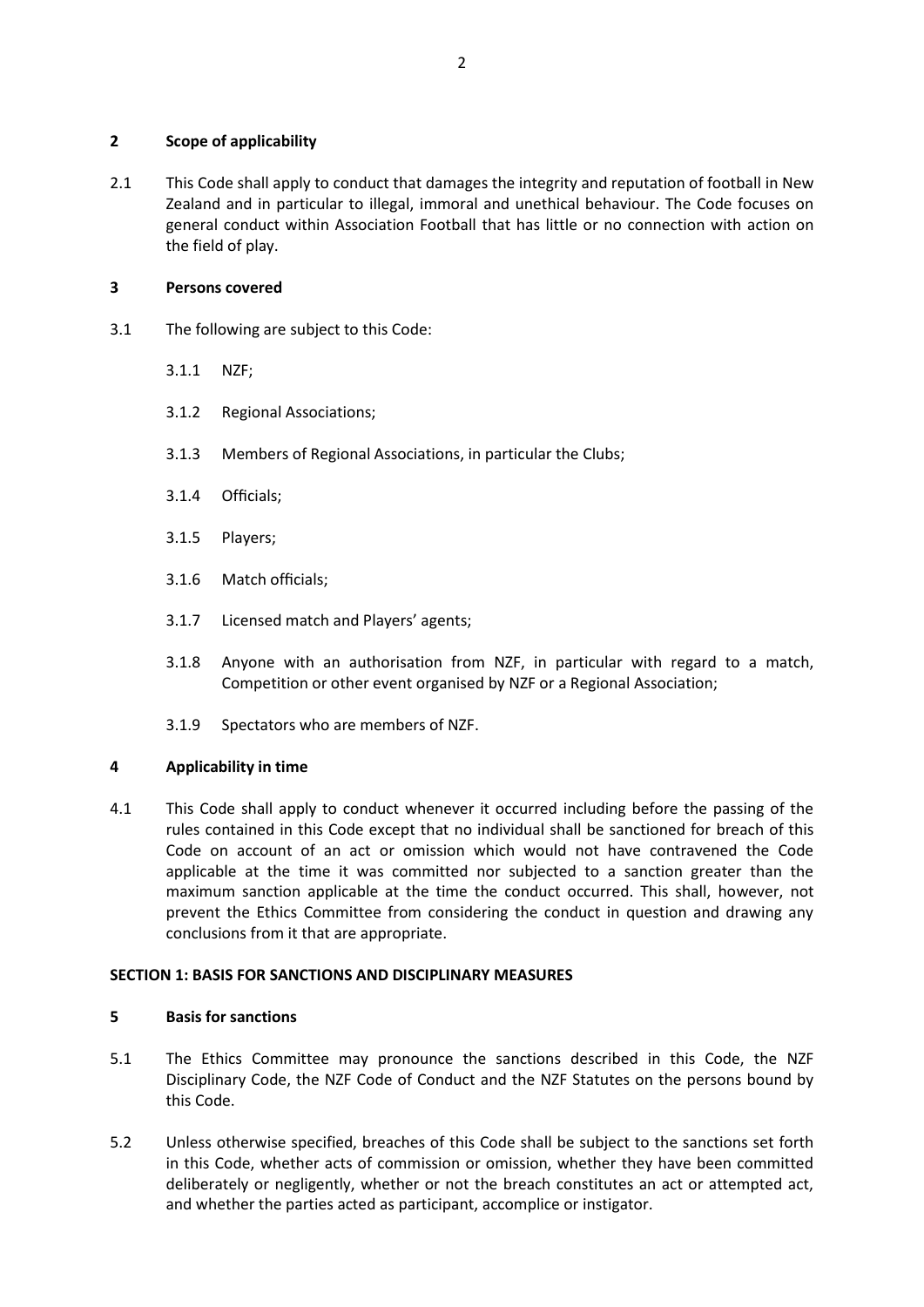#### <span id="page-7-0"></span>**6 Disciplinary measures**

- 6.1 Breaches of this Code are punishable by the sanctions contained in the NZF Disciplinary Code, as relevant. In addition, breaches of this Code may be punished by football-related community service.
- 6.2 The specifications in relation to each sanction in the NZF Disciplinary Code shall also apply.
- 6.3 The Ethics Committee may recommend to the responsible NZF body that the notification of a case be made to the appropriate law enforcement authorities.

## <span id="page-7-1"></span>**7 Application of Disciplinary code provisions regarding sanctions**

- 7.1 The following provisions of the Disciplinary Code shall apply to breaches of this Code, with necessary modifications:
	- 7.1.1 Partial suspension of implementation of sanctions, if a match suspension, a ban from dressing rooms and/or the substitutes' bench or a ban on taking part in any footballrelated activity is imposed (provision 16).
	- 7.1.2 Time sanctions: calculation of time limit (provision 17).
	- 7.1.3 Determining the sanction (provision 22).
	- 7.1.4 Repeated infringements (provision 23).
	- 7.1.5 Concurrent infringements (provision 24).

### <span id="page-7-2"></span>**8 Limitation period for prosecution**

- 8.1 As a general rule, breaches of the provisions of this Code may no longer be prosecuted after a lapse of two years.
- 8.2 Prosecution for bribery and corruption is not subject to such a limitation period.
- 8.3 The limitation period, when applicable, shall be prolonged if proceedings are opened and/or suspended.

### **SECTION 2: RULES OF CONDUCT**

### <span id="page-7-3"></span>**9 General rules of conduct**

- 9.1 Persons bound by this Code are expected to be aware of the importance of their duties, obligations and responsibilities.
- 9.2 Persons bound by this Code are obliged to respect all applicable laws and regulations as well as FIFA, NZF and the Regional Associations' regulatory framework to the extent applicable to them.
- 9.3 Persons bound by this Code shall show commitment to an ethical attitude. They shall behave in a dignified manner and act with complete credibility and integrity.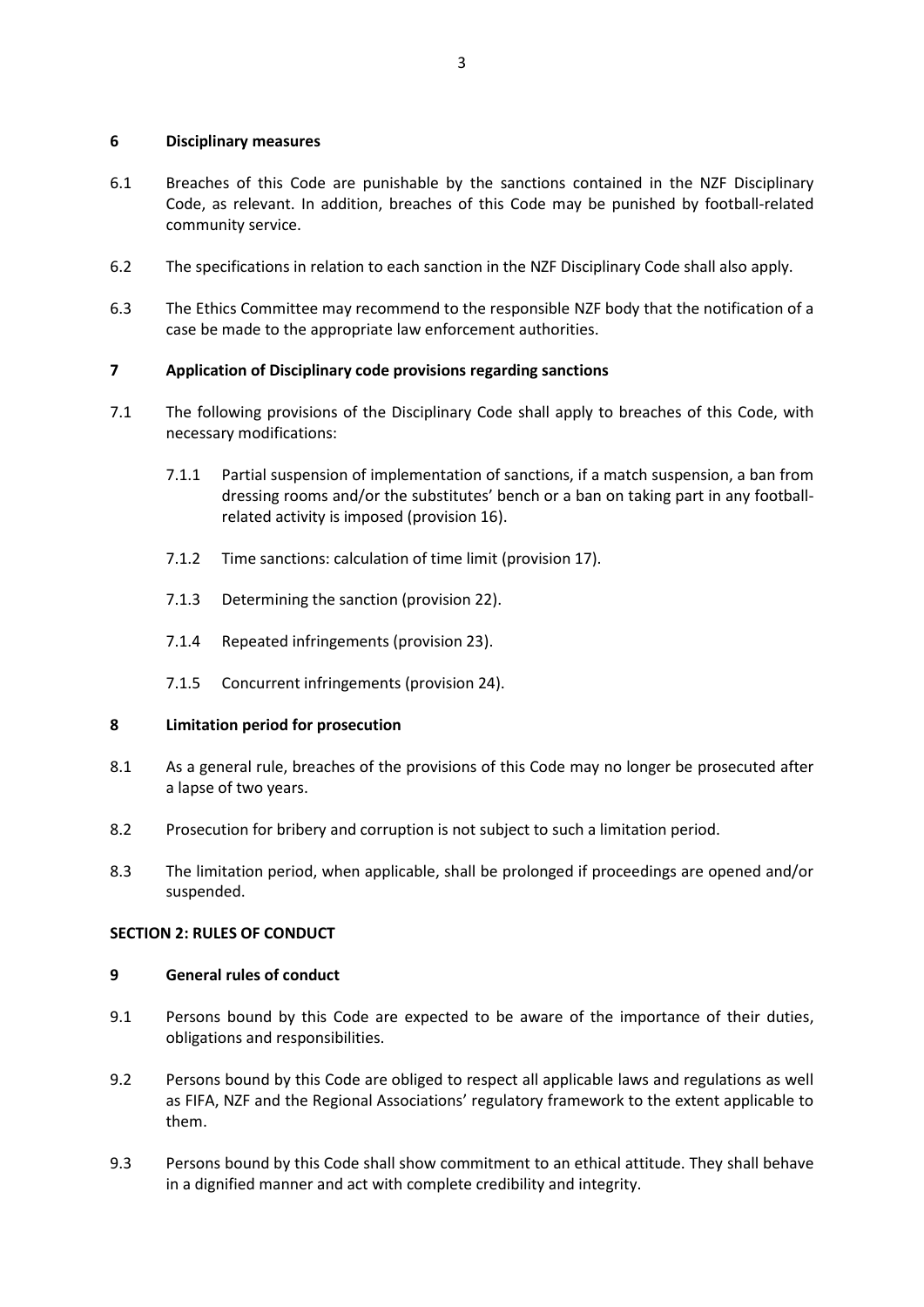9.4 Persons bound by this Code may not abuse their position in any way, especially to take advantage of their position for private aims or gains.

### <span id="page-8-0"></span>**10 Loyalty**

10.1 Persons bound by this Code shall have a fiduciary duty to FIFA, OFC, NZF, the Regional Associations, Leagues and Clubs.

#### <span id="page-8-1"></span>**11 Confidentiality**

- 11.1 Depending on their function, information of a confidential nature divulged to persons bound by this Code while performing their duties shall be treated as confidential or secret by them as an expression of loyalty, if the information is given with the understanding or communication of confidentiality and is consistent with the NZF principles.
- 11.2 The obligation to respect confidentiality survives the termination of any relationship which makes a person subject to this Code.

#### <span id="page-8-2"></span>**12 Forgery and falsification**

12.1 Persons bound by this Code are forbidden from forging a document, falsifying an authentic document or using a forged or falsified document.

#### <span id="page-8-3"></span>**13 Duty of disclosure, cooperation and reporting**

- 13.1 Persons bound by this Code shall immediately report any potential breach of this Code to the Ethics Committee.
- 13.2 At the request of the Ethics Committee, persons bound by this Code are obliged to contribute to clarifying the facts of the case or clarifying possible breaches and, in particular, to declare details of their income and provide the evidence requested for inspection.

### <span id="page-8-4"></span>**14 Conflicts of interest**

- 14.1 When performing an activity for NZF or before being elected or appointed, persons bound by this Code shall disclose any personal interests that could be linked with their prospective activities.
- 14.2 Persons bound by this Code shall avoid any situation that could lead to conflicts of interest. Conflicts of interest arise if persons bound by this Code have, or appear to have, private or personal interests that detract from their ability to perform their duties with integrity in an independent and purposeful manner. Private or personal interests include gaining any possible advantage for the persons bound by this Code themselves, their family, relatives, friends and acquaintances.
- 14.3 Persons bound by this Code may not perform their duties in cases with an existing or potential conflict of interest. Any such conflict shall be immediately disclosed and notified to the organisation or body for which the person bound by this Code performs his duties.
- 14.4 If an objection is made concerning an existing or potential conflict of interest of a person bound by this Code, it shall be reported immediately to the organisation for which the person bound by this Code performs his duties for appropriate measures.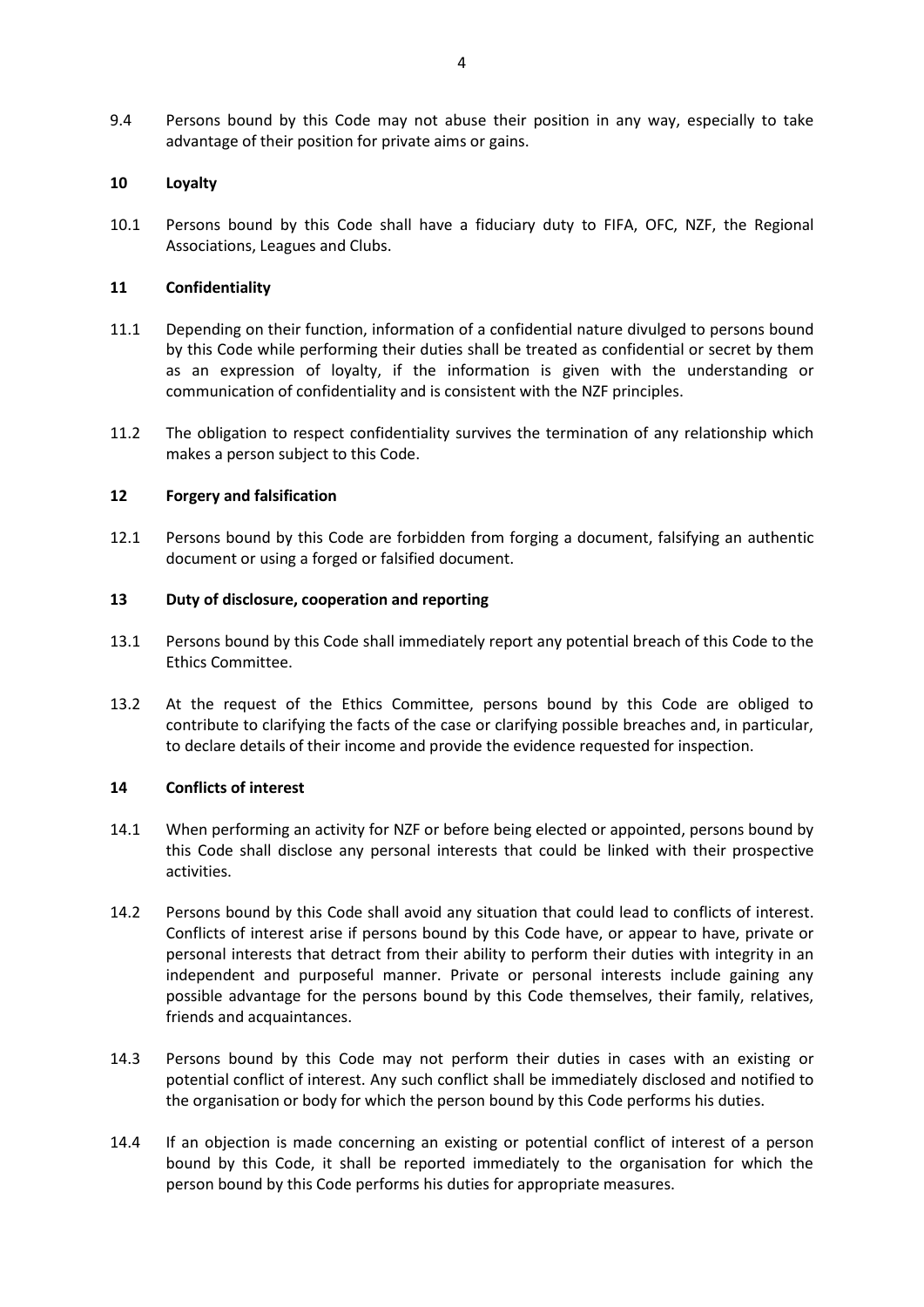#### <span id="page-9-0"></span>**15 Offering and accepting gifts and other benefits**

- 15.1 Persons bound by this Code may only offer or accept gifts or other benefits to and from persons within or outside NZF, or in conjunction with intermediaries or related parties as defined in this Code, in relation to football-related activity which:
	- 15.1.1 have symbolic or trivial value;
	- 15.1.2 exclude any influence for the execution or omission of an act that is related to their official activities or falls within their discretion;
	- 15.1.3 are not contrary to their duties;
	- 15.1.4 do not create any undue pecuniary or other advantage; and
	- 15.1.5 do not create a conflict of interest.
- 15.2 Any gifts or other benefits not meeting all of these criteria are prohibited.
- 15.3 If in doubt, gifts shall not be offered or accepted. In all cases, persons bound by this Code shall not offer to or accept from anyone within or outside NZF cash in any amount or form.
- 15.4 Persons bound by this Code may not be reimbursed by NZF for the costs associated with family members or associates accompanying them to official events, unless expressly permitted to do so by the appropriate organisation. Any such permission will be documented.
- 15.5 Persons bound by this Code must refrain from any activity or behaviour that might give rise to the appearance or suspicion of improper conduct as described in the foregoing sections, or any attempt thereof.

#### <span id="page-9-1"></span>**16 Bribery and corruption**

- 16.1 Persons bound by this Code must not offer, promise, give or accept any personal or undue pecuniary or other advantage in order to obtain or retain business or any other improper advantage to or from anyone within or outside NZF. Such acts are prohibited, regardless of whether carried out directly or indirectly through, or in conjunction with, intermediaries or related parties as defined in this Code. In particular, persons bound by this Code must not offer, promise, give or accept any undue pecuniary or other advantage for the execution or omission of an act that is related to their official activities and is contrary to their duties or falls within their discretion. Any such offer must be reported to the Ethics Committee and any failure to do so shall be sanctionable in accordance with this Code.
- 16.2 Persons bound by this Code are prohibited from misappropriating NZF and/or Regional Association assets, regardless of whether carried out directly or indirectly through, or in conjunction with intermediaries or related parties, as defined in this Code.
- 16.3 Persons bound by this Code must refrain from any activity or behaviour that might give rise to the appearance or suspicion of improper conduct as described in the foregoing sections, or any attempt thereof.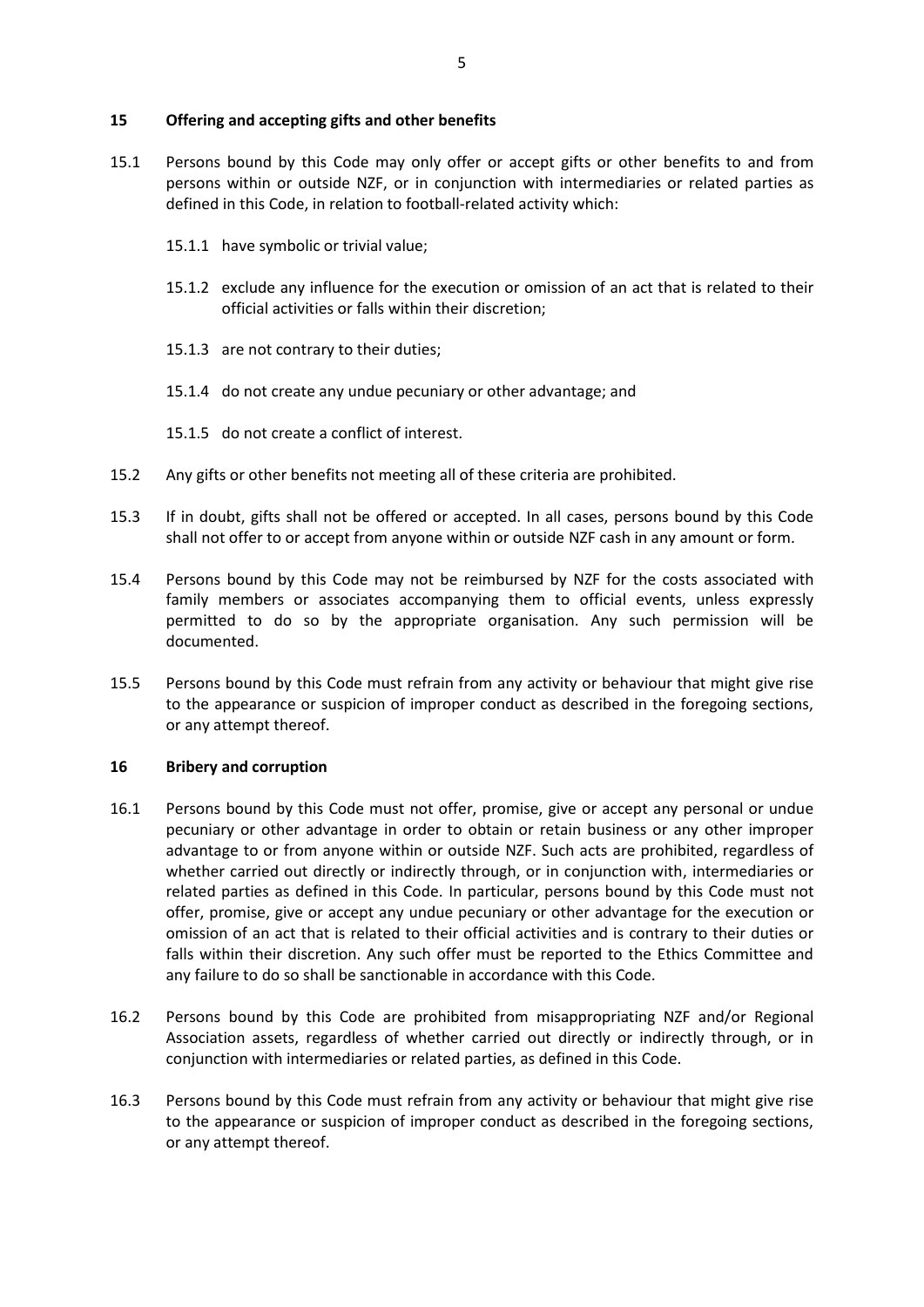### <span id="page-10-0"></span>**17 Commission**

17.1 Persons bound by this Code are forbidden from accepting commission or promises of such commission for themselves or intermediaries and related parties as defined in this Code for negotiating deals of any kind while performing their duties, unless the applicable body has expressly permitted them to do so. In the absence of such a body, the body to which the person bound by this Code reports shall decide.

#### <span id="page-10-1"></span>**18 Non-discrimination**

18.1 Persons bound by this Code may not offend the dignity or integrity of a country, private person or group of people through contemptuous, discriminatory or denigratory words or actions on account of race, skin colour, ethnic, national or social origin, gender, language, religion, political opinion or any other opinion, wealth, birth or any other status, sexual orientation or any other reason.

### <span id="page-10-2"></span>**19 Protection of physical and mental integrity**

- 19.1 Persons bound by this Code shall respect the integrity of others involved. They shall ensure that the personal rights of every individual whom they contact and who is affected by their actions is protected, respected and safeguarded.
- 19.2 Harassment is forbidden. Harassment is defined as systematic, hostile and repeated acts for a considerable duration, intended to isolate or ostracise a person and affect the dignity of the person.
- 19.3 Sexual harassment is forbidden. Sexual harassment is defined as unwelcome sexual advances that are not solicited or invited. The assessment is based on whether a reasonable person would regard the conduct as undesirable or offensive. Threats, the promise of advantages and coercion are particularly prohibited.

#### <span id="page-10-3"></span>**20 Integrity of matches and competitions**

20.1 The persons bound by this Code, and who are included within the Relevant Person definition in the NZF Anti-Match-Fixing and Sports Betting Regulations, shall be forbidden from taking part in, either directly or indirectly, or otherwise being associated with, betting, gambling, lotteries and similar events or transactions connected with football matches. They are forbidden from having stakes, either actively or passively, in companies, concerns, organisations, etc. that promote, broker, arrange or conduct such events or transactions.

#### **SECTION 3: ETHICS COMMITTEE**

### <span id="page-10-4"></span>**21 Division of Ethics Committee proceedings**

- 21.1 Ethics Committee proceedings shall be made up of an investigation process and an adjudicatory process.
- 21.2 The Ethics Committee shall delegate its investigative duties to an Investigator.

#### <span id="page-10-5"></span>**22 Jurisdiction of the Ethics Committee**

22.1 The Ethics Committee shall be entitled to handle all cases arising from the application of this Code or breach of the NZF Code of Conduct, or any other NZF rules and regulations.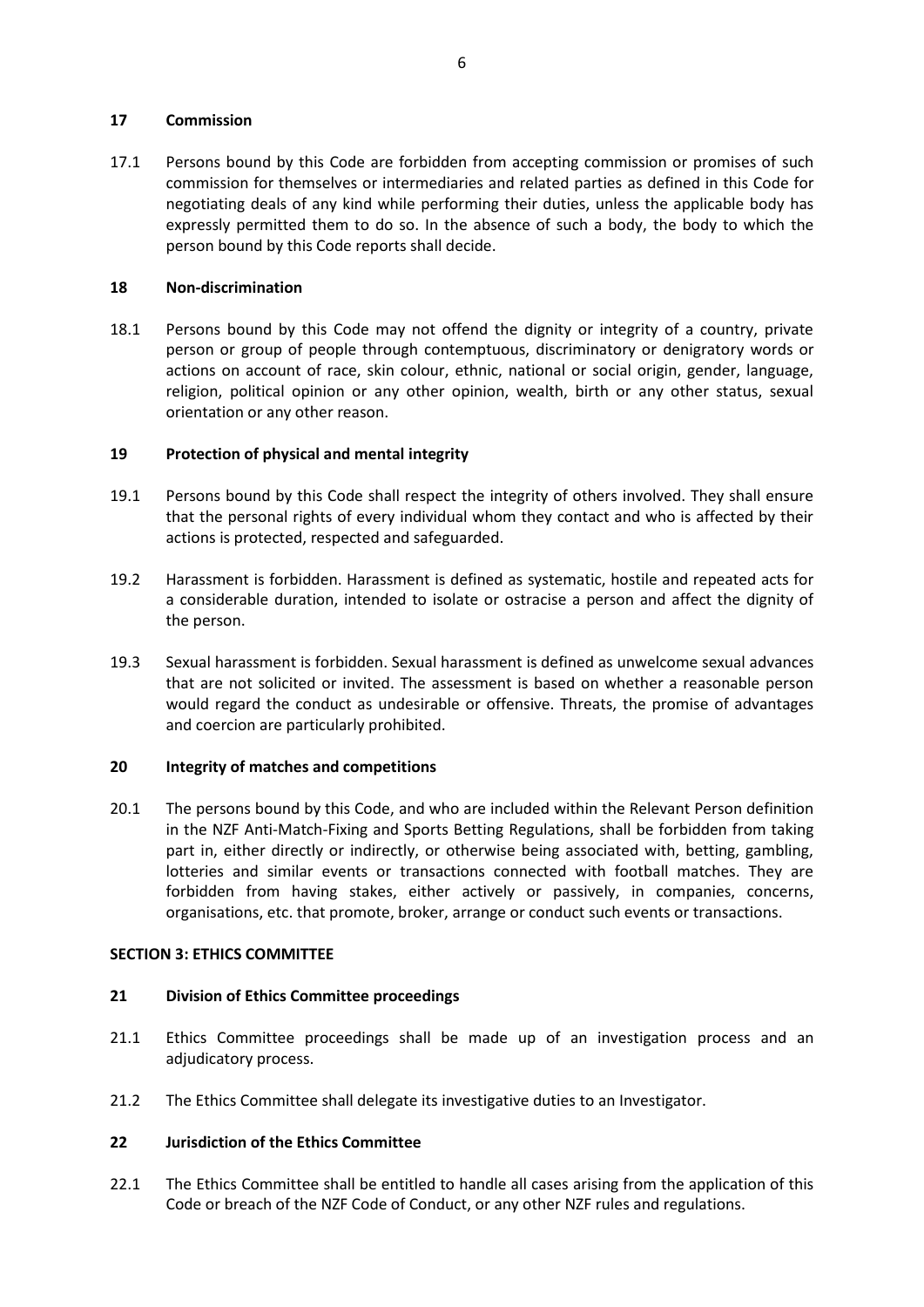- 22.2 The Ethics Committee shall be entitled to judge the conduct of all persons bound by this Code while performing their duties. In addition to the conduct of persons bound by this Code who are performing their duties, the Ethics Committee shall also judge the conduct of other persons bound by this Code at the same time if a uniform judgement is considered appropriate based on the specific circumstances.
- 22.3 The Ethics Committee shall reserve the right to investigate and to judge the conduct of all persons bound by this Code even if they are not performing their duties if such conduct is likely to seriously damage the integrity, image or reputation of NZF.
- 22.4 Breaches of the NZF Code of Conduct shall be investigated and adjudicated upon in accordance with this Code as if they were breaches of this Code.

### <span id="page-11-0"></span>**23 Duties and competences of the Investigator**

- 23.1 The Investigator shall investigate potential breaches of provisions of this Code on his own initiative and ex officio at his full and independent discretion.
- 23.2 If the Investigator deems that there is no prima facie case, he may close the case without referring it to the Ethics Committee.
- 23.3 If a prima facie case is found, the Investigator shall open investigation proceedings and conduct appropriate inquiries. The Investigator shall examine aggravating and mitigating circumstances equally.
- 23.4 The Investigator shall inform the parties that investigation proceedings have been opened after a prima facie case has been found. Limited exception to this rule may be made for safety and security or if such disclosure would interfere with the conduct of the investigation.
- 23.5 Once the investigation has been completed, the Investigator shall prepare a final report on the investigation proceedings and forward this together with the investigation files to the Ethics Committee for adjudication and the Investigator shall present the case before the Committee if a hearing is conducted. If a recommendation is made for sanctioning, the relevant party's sanctionable conduct and possible rule breaches are to be indicated in the final report.
- 23.6 If proceedings have been closed, the Investigator may reopen the investigation if new facts or evidence come to light that suggest a potential breach.

#### <span id="page-11-1"></span>**24 Duties and competences of the Ethics Committee in adjudication**

- 24.1 The Ethics Committee shall review the investigation files forwarded by the Investigator and decide whether to close proceedings or to adjudicate the case.
- 24.2 The Ethics Committee may at any time return the investigation files to the Investigator and instruct him to expand the investigation and/or add to the final report
- 24.3 The Ethics Committee may undertake further investigations.

.

24.4 As part of the adjudicatory process, the Ethics Committee may also rule on breaches of provisions of the FIFA Disciplinary Code which concern morally or ethically incorrect conduct.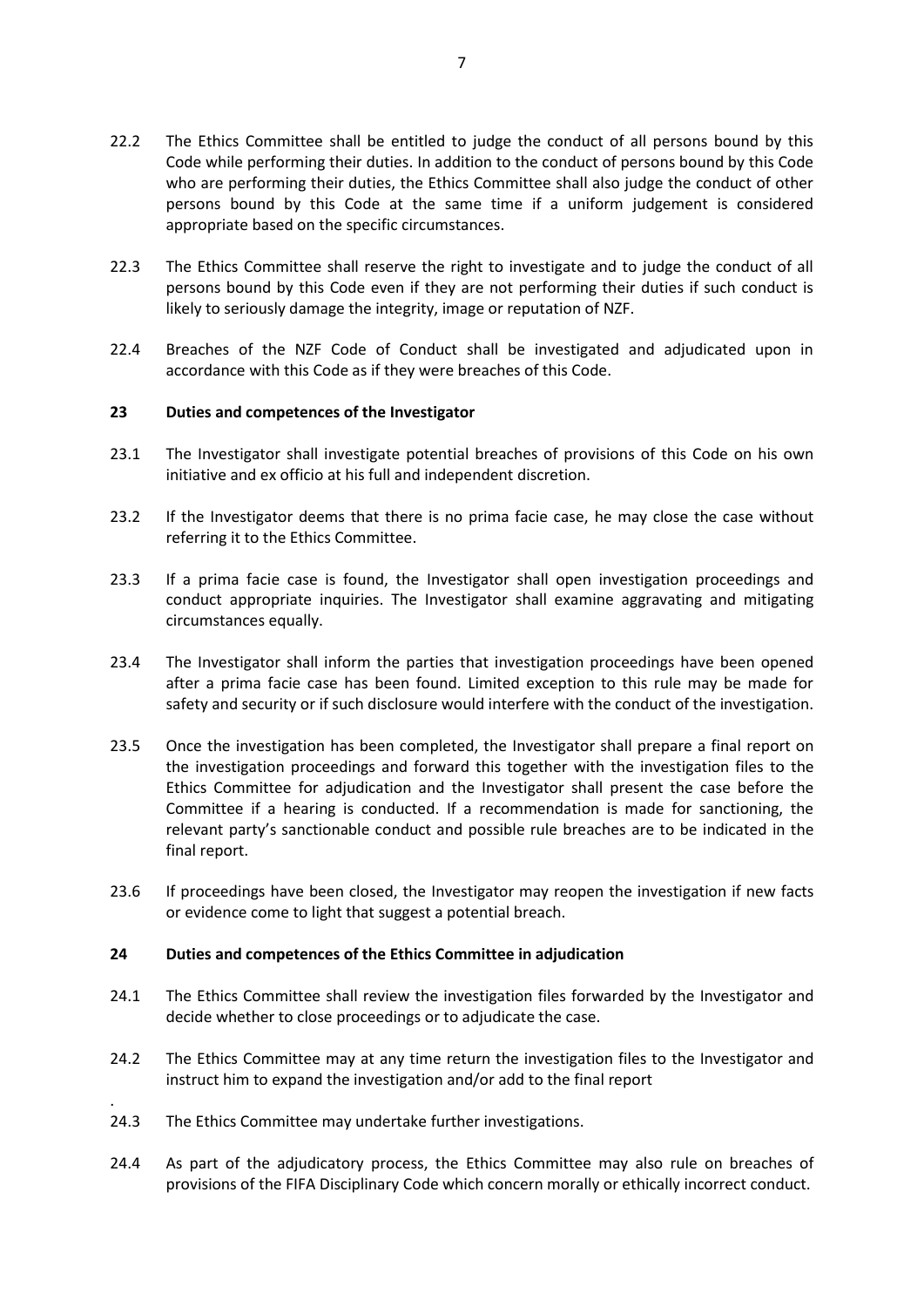#### <span id="page-12-0"></span>**25 Jurisdiction of the chairman ruling alone**

- 25.1 The chairman of the Ethics Committee may take the following decisions alone:
	- 25.1.1 suspend a person for up to three matches or for up to one month;
	- 25.1.2 ban a person from taking part in any football-related activity for up to one month;
	- 25.1.3 impose a fine of up to \$5,000;
	- 25.1.4 pronounce, alter and annul provisional measures (cf. provision 73 and following.).

#### **SECTION 4: COMMON RULES FOR THE INVESTIGATOR AND ETHICS COMMITTEE**

#### <span id="page-12-1"></span>**26 Composition of the Ethics Committee**

26.1 The composition of the Ethics Committee shall be in accordance with the NZF Statutes.

#### <span id="page-12-2"></span>**27 Deputising**

27.1 If the chairman of the Ethics Committee is prevented from acting (whether due to personal or factual circumstances), the deputy chairman shall replace him. In the event that the deputy chairman is also prevented from acting, a member of the Ethics Committee shall replace him.

#### <span id="page-12-3"></span>**28 Support**

28.1 NZF shall provide the Investigator and the Ethics Committee with necessary support staff. Both the Investigator and the Ethics Committee shall, however, have the authority to hire external resources to assist in their work.

#### <span id="page-12-4"></span>**29 Independence**

- 29.1 The Investigator and the members of the Ethics Committee shall manage their investigations and proceedings and render their decisions entirely independently and must avoid any thirdparty influence.
- 29.2 The Investigator and the members of the Ethics Committee and their immediate family members (as defined in this Code) may not belong to any other judicial body, the Executive Committee or another standing committee of NZF.

#### <span id="page-12-5"></span>**30 Withdrawal**

- 30.1 The Investigator or a member of the Ethics Committee shall decline to participate in any investigation or hearing concerning a matter where there are serious grounds for questioning their impartiality.
- 30.2 The foregoing shall apply, in particular, in the following cases:
	- 30.2.1 if the Investigator or member in question has a direct interest in the outcome of the matter;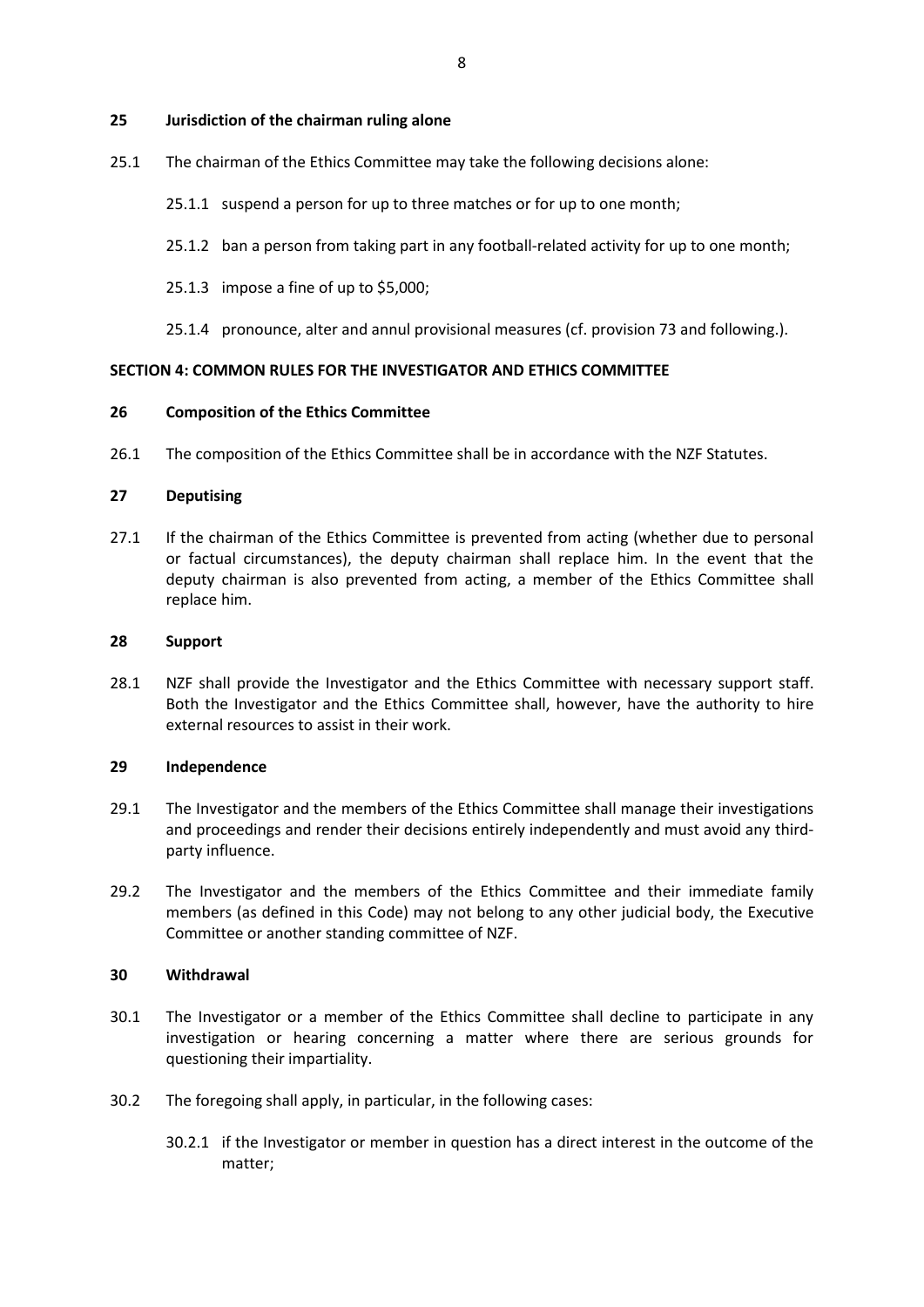- 30.2.2 if they have a personal bias or prejudice concerning a party, or personal knowledge of disputed evidentiary facts concerning the proceedings; or have expressed an opinion concerning its outcome; or when the immediate family of the member is a party to the subject matter in controversy or is a party to the proceedings, or have any other interest that could be substantially affected by the outcome of the proceedings and his impartiality;
- 30.2.3 if they have already dealt with the case in a different function.
- 30.3 If the Investigator or a Member declines to participate in a meeting he shall notify the chairman immediately.
- 30.4 An objection against the Investigator or a member of the Ethics Committee believed to be biased must be submitted by a party within five days following the identification of the grounds for non-participation, failing which, such objection shall be deemed waived. The claim must cite the grounds and, if possible, be substantiated.
- 30.5 The chairman of the Ethics Committee shall decide whether any such claim is valid if the member in question has not declined to participate of his own accord. If the objection is against the chairman, the present panel of the Ethics Committee shall decide.

### <span id="page-13-0"></span>**31 Confidentiality**

- 31.1 The Investigator and members of the Ethics Committee and all support staff shall ensure that everything disclosed to them during the course of their duty remains confidential, in particular, facts of the case, contents of the investigations and deliberations and decisions taken as well as personal information in compliance with the Privacy Act 1993. Equally, the Investigator and members of the Ethics Committee shall not make any declarations related to ongoing proceedings dealt with by the Ethics Committee.
- 31.2 Only the final decisions already notified to the addressees may be made public.
- 31.3 In the event of a breach of this provision by the Investigator or a member of the Ethics Committee, they shall be suspended by the NZF Disciplinary Committee until the next NZF Congress.

### <span id="page-13-1"></span>**32 Exemption from liability**

32.1 Except in the case of gross negligence, neither the Investigator nor members of the Ethics Committee nor support staff may be held personally liable for any deeds relating to any procedure.

### **SECTION 5: PROCEDURAL RULES**

### <span id="page-13-2"></span>**33 Right to set process**

33.1 The Ethics Committee shall, subject to the provisions of this Code, regulate its own processes and procedures, in its discretion.

### <span id="page-13-3"></span>**34 Parties**

34.1 Only the accused are considered as parties.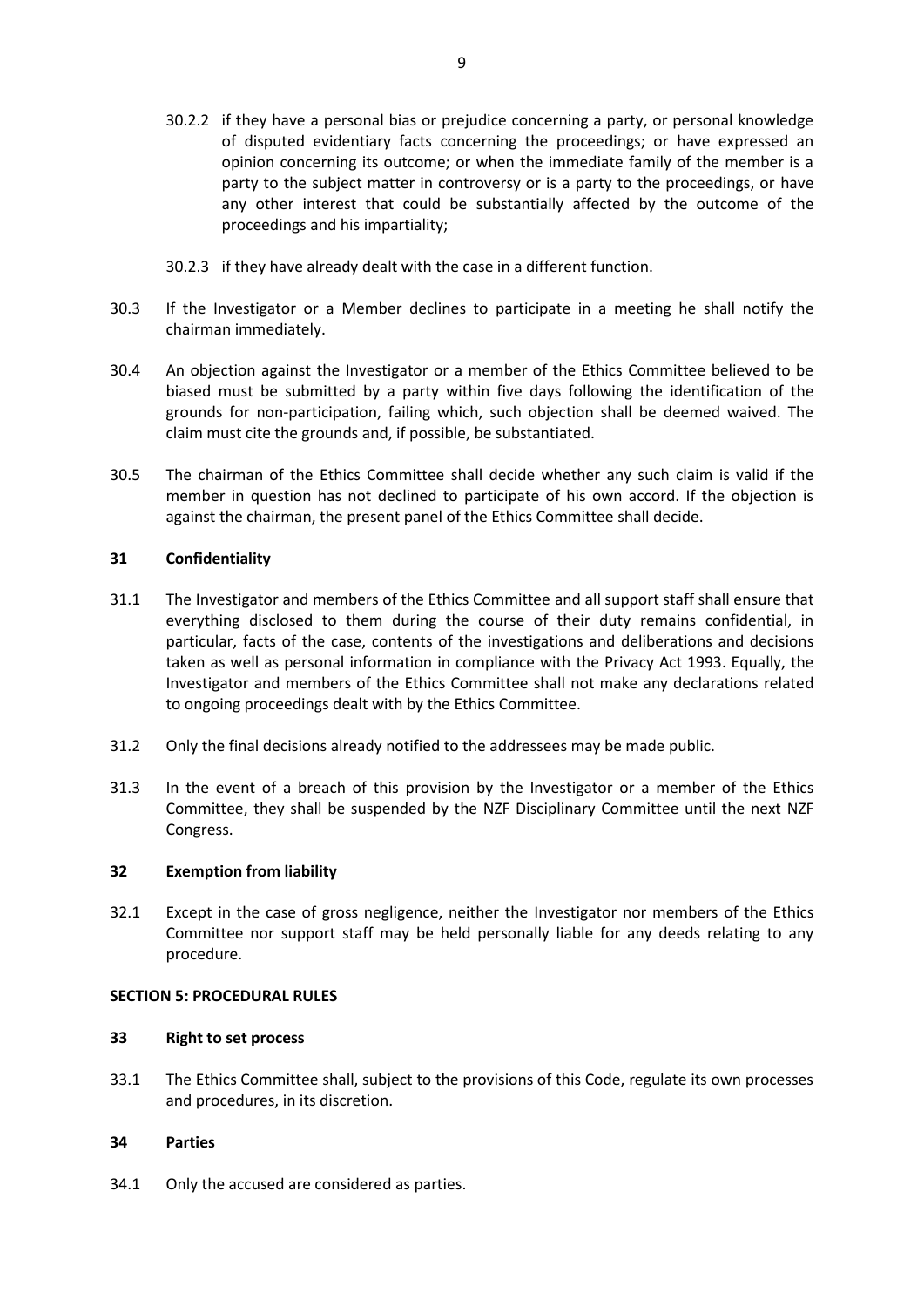### <span id="page-14-0"></span>**35 Right to be heard**

- 35.1 The parties shall be granted the right to be heard, the right to present evidence, the right for evidence leading to a decision to be inspected, the right to access files and the right to a reasoned decision.
- 35.2 The right to be heard may be restricted in exceptional circumstances, such as when confidential matters need to be safeguarded, witnesses need to be protected or if it is required to establish the elements of the proceedings.

#### <span id="page-14-1"></span>**36 Representation and assistance**

- 36.1 The parties may have legal representation of their own choice, at their own cost and expense.
- 36.2 If they are not required to appear personally, the parties may be represented by a legal counsel or another person.

#### <span id="page-14-2"></span>**37 Obligation of the parties to collaborate**

37.1 The parties shall be obligated to act in good faith during the whole proceedings. The provisions in the Disciplinary Code as to collaboration by the parties (provision 80) shall apply with necessary modifications.

#### <span id="page-14-3"></span>**38 General obligation to collaborate**

- 38.1 At the request of the Ethics Committee, the persons bound by this Code are obliged to contribute to establishing the facts of the case and, especially, to provide written or oral information as witnesses. A failure to cooperate may lead to a sanction in accordance with this Code.
- 38.2 Witnesses are obliged to tell the absolute and whole truth and to answer the questions put to them to the best of their knowledge and judgement.
- 38.3 If the witnesses are dilatory in responding, the chairman may, after warning them, impose further disciplinary measures on them.

### <span id="page-14-4"></span>**39 Notification of decisions**

- 39.1 Decisions shall be communicated by email or registered letter.
- 39.2 All of the parties shall be notified of the decisions.

### <span id="page-14-5"></span>**40 Effect of decisions**

- 40.1 Decisions passed by the Ethics Committee shall come into force as soon as they are communicated.
- 40.2 The Ethics Committee may rectify any obvious errors at any time.

### <span id="page-14-6"></span>**41 Various types of proof**

41.1 Any type of proof may be produced.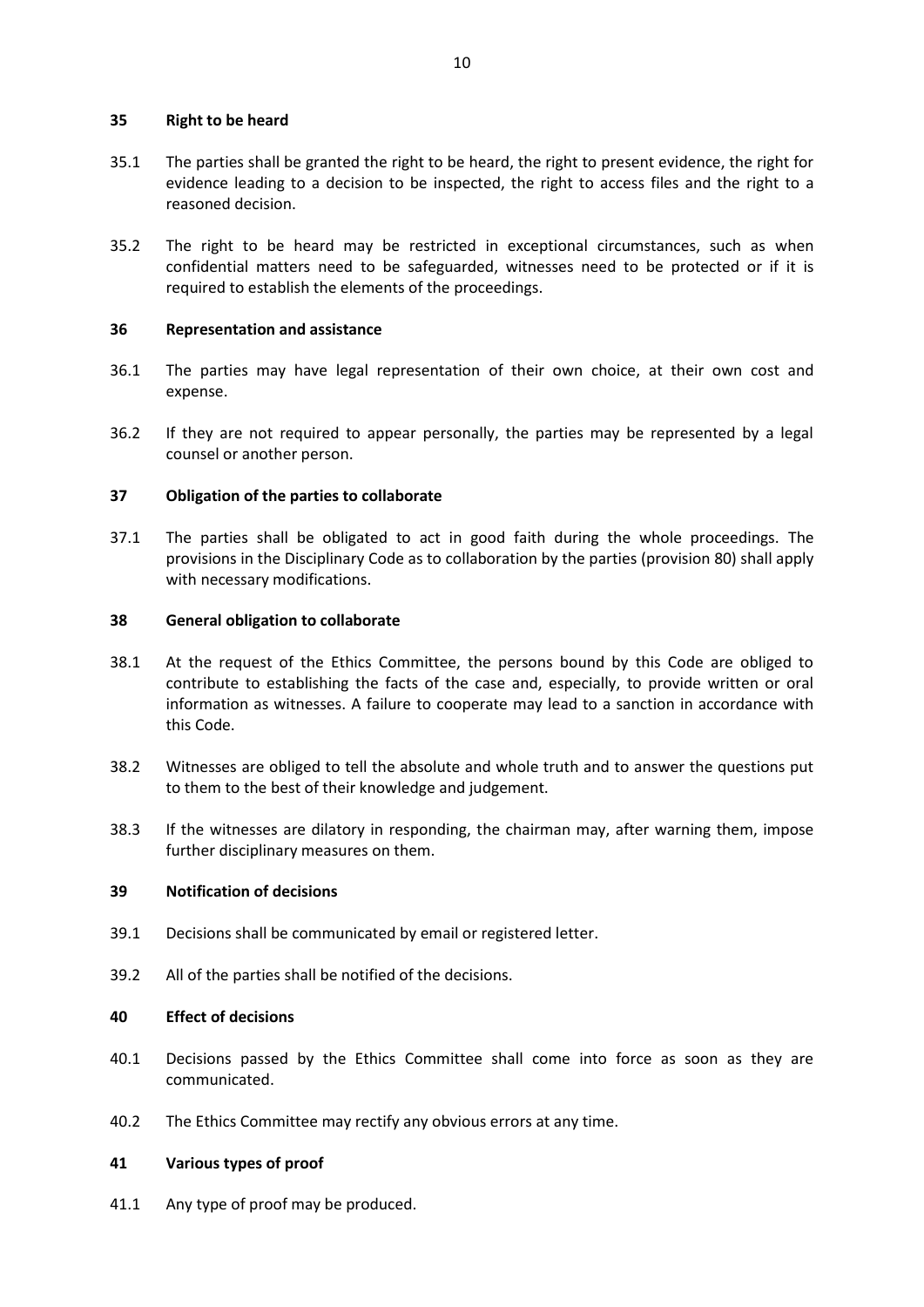- 41.2 Types of proof include, in particular:
	- 41.2.1 Documents
	- 41.2.2 Reports from officials
	- 41.2.3 Declarations from the parties
	- 41.2.4 Declarations from witnesses
	- 41.2.5 Audio and video recordings
	- 41.2.6 Expert opinions
	- 41.2.7 All other proof that is relevant to the case

### <span id="page-15-0"></span>**42 Anonymous witnesses**

- 42.1 When a person's testimony in ethics proceedings opened in accordance with this Code could endanger his life or put him or his family or close friends in physical danger, the Investigator or the chairman or his deputy may order that:
	- 42.1.1 the witness not be identified in the presence of the parties;
	- 42.1.2 the witness not appear at the hearing;
	- 42.1.3 all or some of the information that could be used to identify the witness be included only in a separate, confidential case file.
- 42.2 In view of all the circumstances and in particular if no other evidence is available to corroborate that of the anonymous witness and if it is technically possible, the Investigator or the chairman or his deputy may exceptionally order, on his own initiative or at the request of one of the parties, that:
	- 42.2.1 the witness's voice be distorted;
	- 42.2.2 the witness's face be masked;
	- 42.2.3 the witness be questioned outside the courtroom;
	- 42.2.4 the witness be questioned in writing through the chairman or deputy.
- 42.3 Disciplinary measures shall be imposed on anyone who reveals the identity of an anonymous witness or any information that could be used to identify him.

### <span id="page-15-1"></span>**43 Identification of anonymous witnesses**

43.1 To ensure their safety, anonymous witnesses shall be identified behind closed doors in the absence of the parties. This witness identification shall be conducted by the Investigator or the chairman alone, their deputy or all the members of the Ethics Committee together, and shall be recorded in minutes containing the witness's personal details.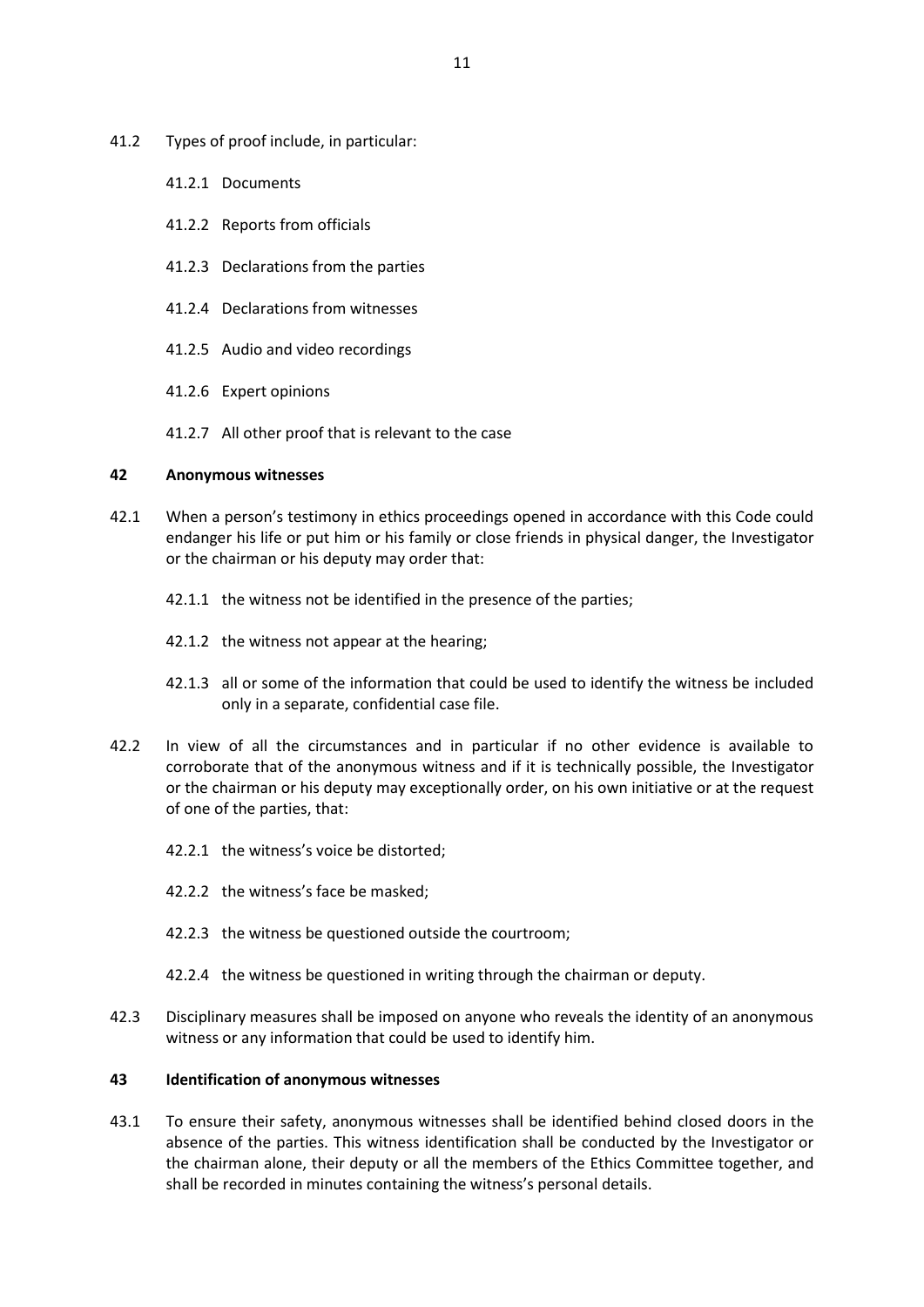- 43.2 These minutes shall not be communicated to the parties.
- 43.3 The parties shall receive a brief notice which:

43.3.1 confirms that the anonymous witness has been formally identified; and

43.3.2 contains no details that could be used to identify the anonymous witness.

#### <span id="page-16-0"></span>**44 Inadmissible evidence**

44.1 Proof that violates human dignity or obviously does not serve to establish relevant facts shall be rejected.

#### <span id="page-16-1"></span>**45 Evaluation, standard and burden of proof**

- 45.1 The Ethics Committee shall have absolute discretion regarding proof.
- 45.2 The members of the Ethics Committee shall judge and decide on the basis of their personal convictions.
- 45.3 The burden of proof regarding breaches of provisions of the Code rests on the Ethics Committee.

#### <span id="page-16-2"></span>**46 Beginning and end of time limit**

- 46.1 The provisions of the Disciplinary Code as to Time limits (provision 70) shall apply.
- 46.2 Time limits notified directly to the party or to a representative appointed by the party shall commence the day after receipt of the notification.
- 46.3 Costs and fees payable are considered to have been paid in time if the payment has irreversibly been made to NZF's account by midnight on the last day of the time limit.

#### <span id="page-16-3"></span>**47 Extension**

- 47.1 Time limits set forth in this Code may not be extended.
- 47.2 Time limits set by the Ethics Committee may be extended in exceptional circumstances upon request.

#### <span id="page-16-4"></span>**48 Suspension of proceedings**

48.1 In the event that a person bound by this Code ceases to serve in his function during proceedings, the Ethics Committee shall remain competent to render a decision.

#### <span id="page-16-5"></span>**49 Procedural costs**

- 49.1 The procedural costs are made up of the costs and expenses of the investigation and adjudicatory proceedings.
- 49.2 Except as otherwise provided herein, in the event of closure of proceedings or acquittal, the procedural costs shall be borne by NZF. A party may be ordered to pay the procedural costs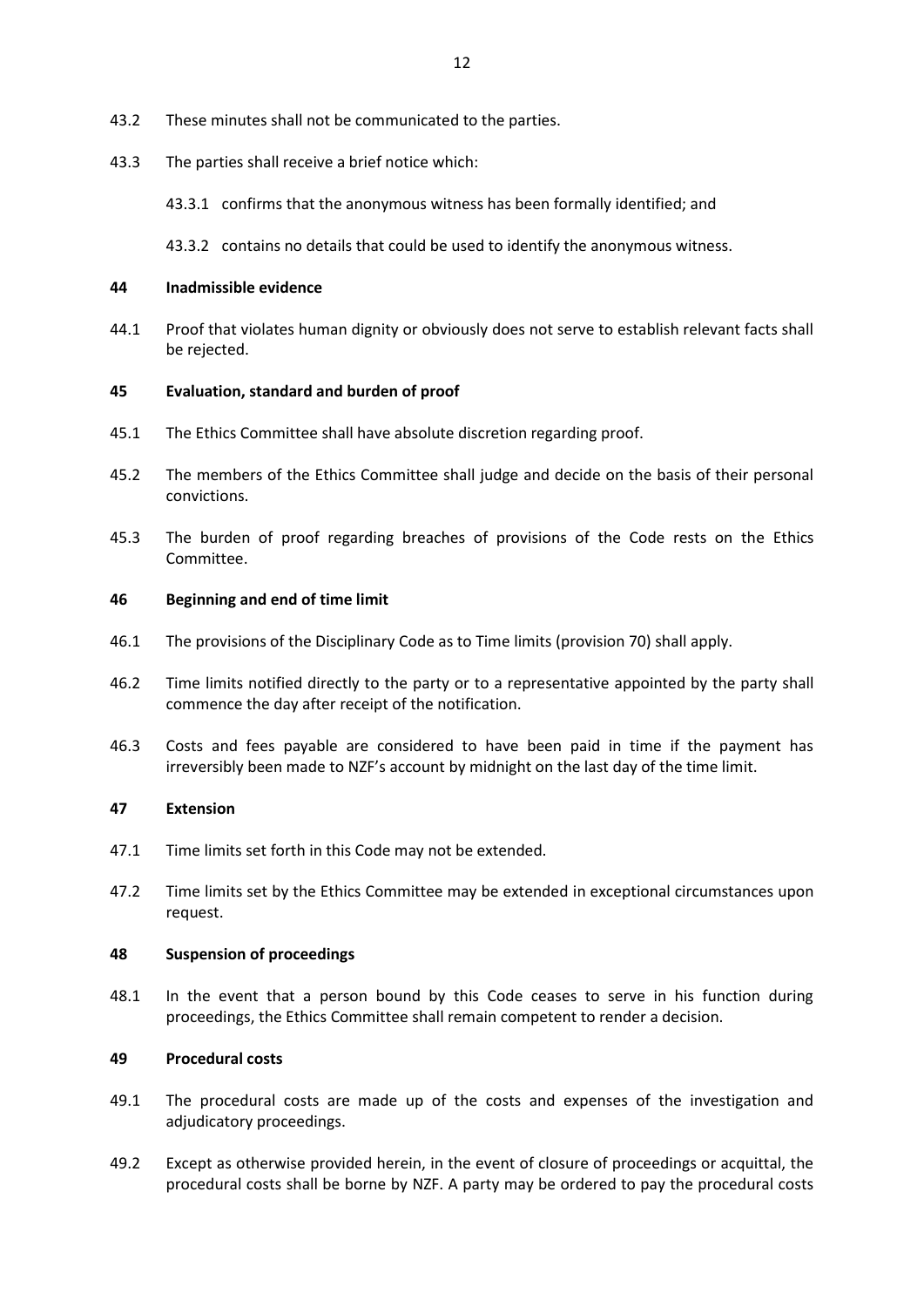in part or in full in the event of closure of proceedings or acquittal if he culpably caused the proceedings to be initiated or hindered the conduct of the proceedings.

- 49.3 Procedural costs shall be borne by the party that has been sanctioned. If more than one party is sanctioned, the procedural costs shall be assessed proportionally in accordance with the degree of guilt of the parties.
- 49.4 Part of the procedural costs, in particular the costs of the investigation proceedings, may be borne by NZF, as appropriate in respect of the imposition of sanctions.
- 49.5 The procedural costs may be reduced or waived in exceptional circumstances, in particular taking into account the party's financial circumstances.

### <span id="page-17-0"></span>**50 Compensation**

50.1 No compensation shall be awarded in proceedings conducted by the Ethics Committee.

#### **SECTION 6: INVESTIGATION PROCEEDINGS**

#### <span id="page-17-1"></span>**51 Right to submit complaints**

- 51.1 Any person bound by this Code may file a complaint regarding potential breaches of this Code with the Investigator. Complaints must be submitted in writing, including available evidence.
- 51.2 There is no entitlement for proceedings to be opened following submission of a complaint.
- 51.3 Any person who lodges a complaint against a person who he knows to be innocent, with the intent of harming this person, or in another way takes malicious steps with the intent of harming this person who he knows to be innocent shall be sanctioned.

#### <span id="page-17-2"></span>**52 Inquiries by the Investigator**

- 52.1 The Investigator shall carry out an initial evaluation of the documents submitted with the complaint.
- 52.2 If there is any indication of a potential breach, the Investigator shall conduct the appropriate preliminary investigation. This shall include, in particular, collecting written information, requesting documents and obtaining witness statements.
- 52.3 The Investigator may initiate preliminary investigations into a potential breach of this Code based on a filed complaint. In addition, the Investigator may initiate preliminary investigations at his own discretion and at any time.

#### <span id="page-17-3"></span>**53 Opening of investigation proceedings**

- 53.1 If the documents submitted with the complaint or the preliminary investigation are found to establish a prima facie case, the Investigator shall open investigation proceedings.
- 53.2 The parties shall be notified of the opening of the investigation proceedings and the possible rule violation.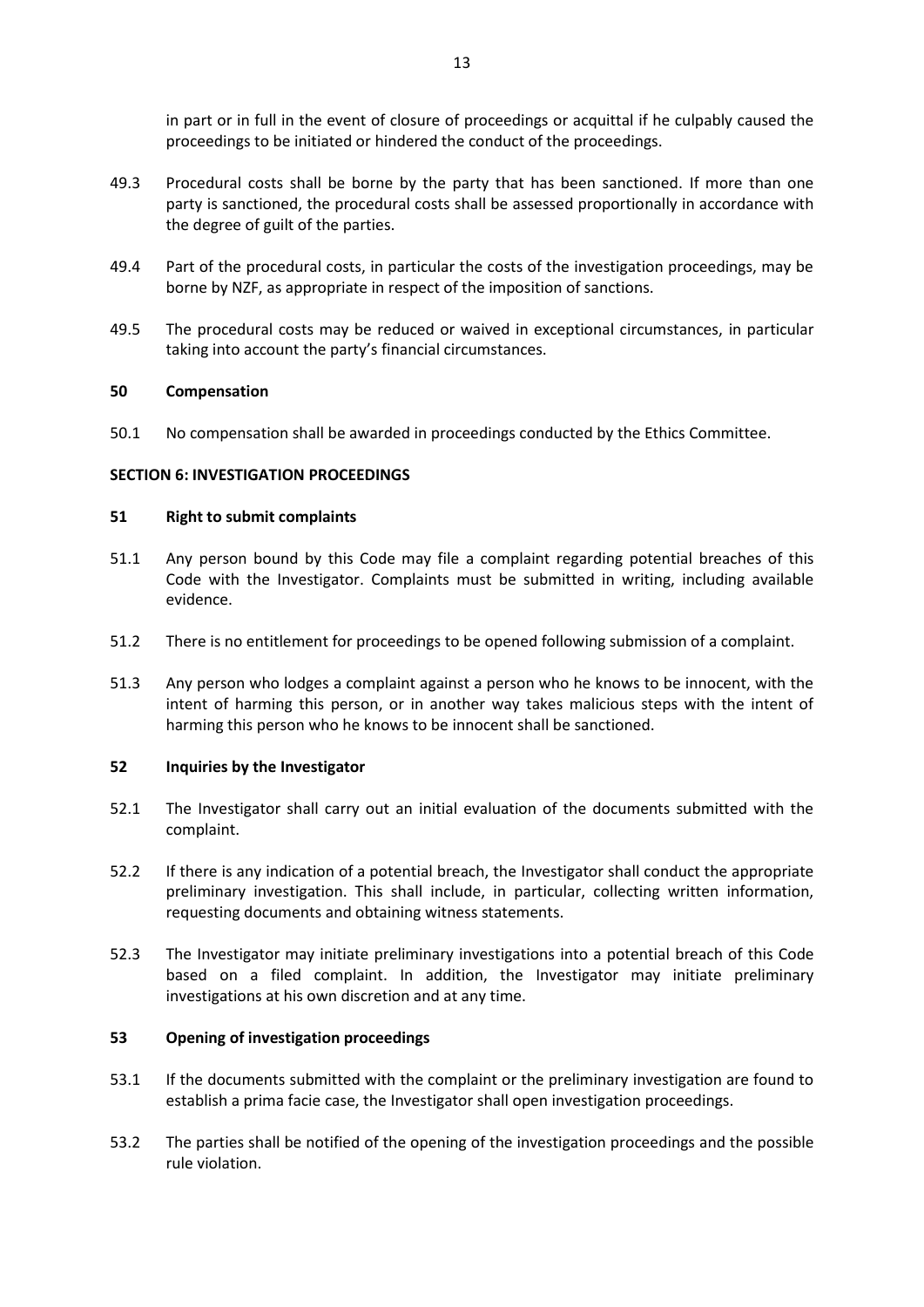#### <span id="page-18-0"></span>**54 Initiation of investigation**

- 54.1 The Investigator shall decide whether to initiate investigation proceedings.
- 54.2 Grounds do not need to be given for the initiation of investigation proceedings and the decision may not be contested.

#### <span id="page-18-1"></span>**55 Conduct of proceedings**

55.1 The Investigator shall lead the investigation proceedings.

#### <span id="page-18-2"></span>**56 Competences of the Investigator**

- 56.1 The Investigator shall investigate by means of written inquiries and written or oral questioning of the parties and witnesses. He may also undertake any further investigative measures relevant to the case; in particular, he may verify the authenticity of documents relevant to the investigation by procuring affidavits.
- 56.2 In complex cases, the Investigator may engage third parties to undertake investigative duties. The inquiries to be made by such third parties must be clearly defined.
- 56.3 If the parties and the other persons bound by this Code fail to cooperate in establishing the facts of the case, the Investigator may impose a warning, and in case of recurrence, impose disciplinary measures.

#### <span id="page-18-3"></span>**57 Conclusion of investigation proceedings**

57.1 When the Investigator considers the investigation to be adequate, he shall inform the parties that the investigation proceedings have been concluded and that the final report, together with the investigation files, shall be referred to the Ethics Committee.

#### <span id="page-18-4"></span>**58 Final report**

58.1 The final report shall contain all the facts and gathered evidence and mention the possible rule violation and a recommendation to the Ethics Committee for taking the appropriate measures.

### **SECTION 7: ADJUDICATION PROCEEDINGS**

#### <span id="page-18-5"></span>**59 Examination of the file**

- 59.1 The chairman of the Ethics Committee shall examine the final report and investigation files.
- 59.2 If the chairman of the Ethics Committee deems that there is insufficient evidence to proceed, he may close the case.
- 59.3 If necessary, the chairman of the Ethics Committee may return the final report to the Investigator for amendment or completion or may undertake further investigations.
- 59.4 If the chairman of the Ethics Committee deems that the final report is complete, and there is sufficient evidence to support there having been a possible rule violations, he shall proceed with adjudicatory proceedings.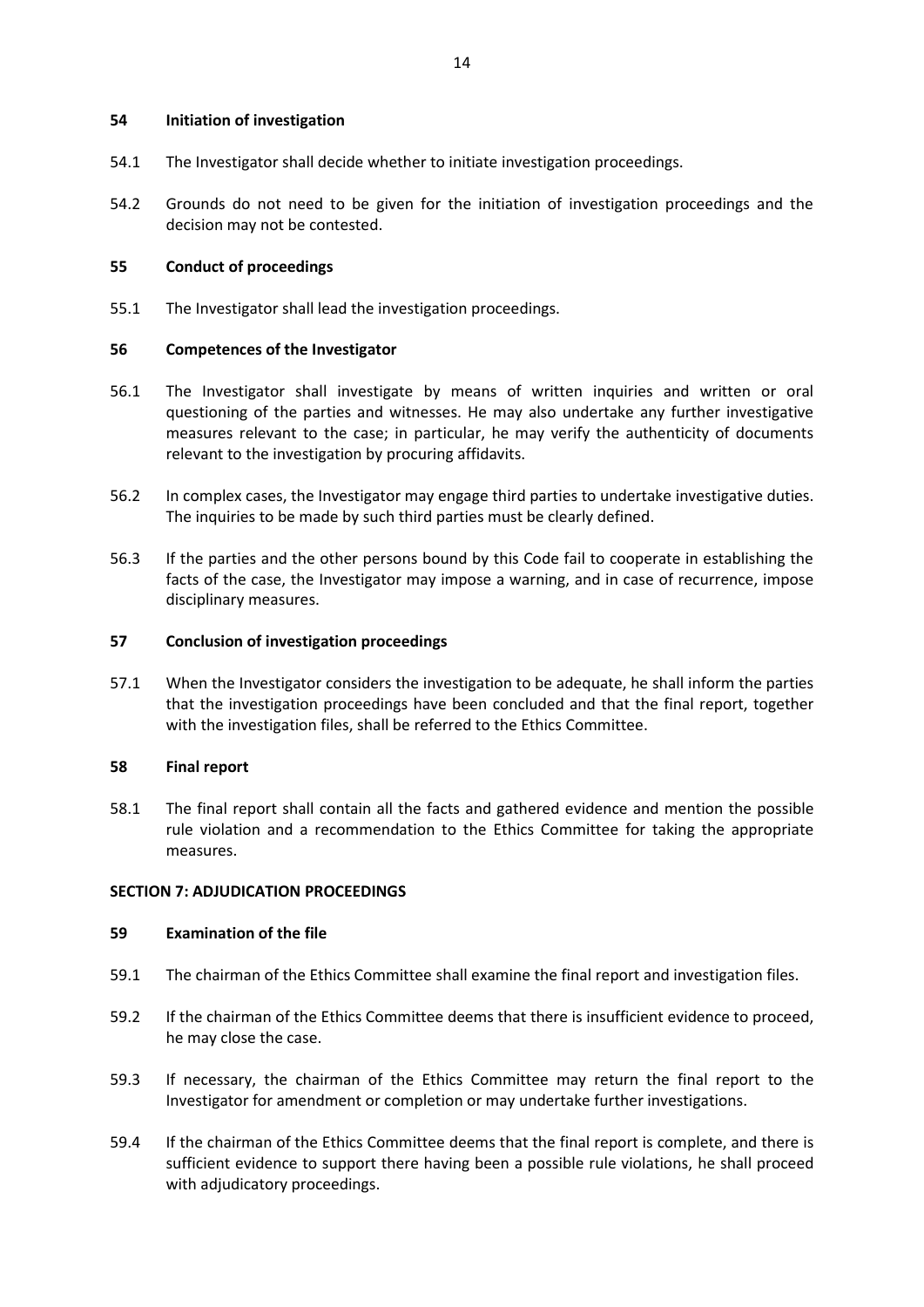### <span id="page-19-0"></span>**60 Submissions by the parties**

- 60.1 In the event that the chairman of the Ethics Committee decides to proceed with adjudicatory proceedings, he shall send the final report together with the investigation files to the parties.
- 60.2 The chairman of the Ethics Committee shall set a time limit for the parties to submit positions containing a statement of defence, any defence of lack of jurisdiction, any evidence and motions for the admission of evidence upon which the parties intend to rely, and a request for a hearing including witnesses whom the parties intend to call. The parties shall submit a brief summary of the witnesses' expected testimony together with the position.

### <span id="page-19-1"></span>**61 Rejection of motions for the admission of evidence**

- 61.1 The chairman of the Ethics Committee may reject the motions for the admission of evidence submitted by the parties.
- 61.2 The parties shall be informed if their motion has been rejected, with a brief outline of the grounds for the decision. The rejection may not be contested.

### <span id="page-19-2"></span>**62 Further evidence**

- 62.1 The chairman of the Ethics Committee may himself order additional evidence to be taken and witnesses to be summoned to the hearing. Evidence that has already been taken may be taken again if direct knowledge of the piece of evidence is deemed necessary for a decision to be taken.
- 62.2 The chairman of the Ethics Committee shall inform the parties of the additional evidence and witnesses.

### <span id="page-19-3"></span>**63 Composition of the Ethic Committee**

- 63.1 Subject to provision 25, the Ethics Committee's decisions shall be deemed to be legally valid if at least three members are present.
- 63.2 The chairman of the Ethics Committee shall decide the number of members in the committee. The parties shall be informed of the composition of the committee.

### <span id="page-19-4"></span>**64 Collaboration by the parties**

64.1 Provision 80 of the Disciplinary Code as to Collaboration by the parties shall apply, with necessary modifications.

### <span id="page-19-5"></span>**65 Oral statements, principles**

- 65.1 As a general rule, there shall be no oral statements and the Ethics Committee shall decide on the basis of the file.
- 65.2 At the request of one of the parties, the Ethics Committee may arrange for oral statements to be heard, to which all the parties shall be summoned.
- 65.3 In its discretion, the Ethics Committee may arrange for oral statements to be heard, to which all the parties shall be summoned.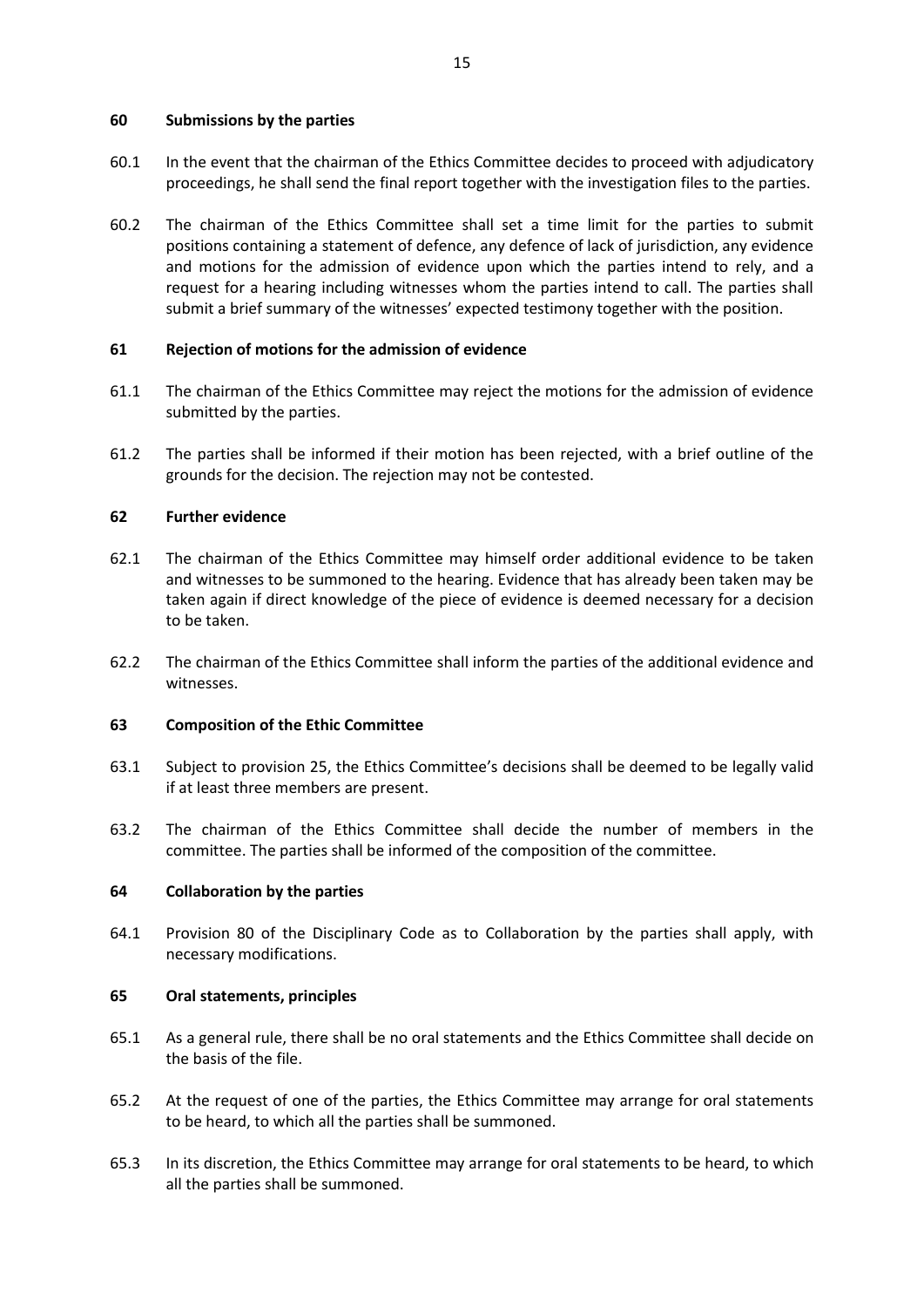65.4 Oral statements shall always be heard behind closed doors.

### <span id="page-20-0"></span>**66 Oral statements, procedure**

- 66.1 The chairman of the Ethics Committee shall conduct the hearing and decide on the sequence of the oral statements.
- 66.2 It is the responsibility of the parties to ensure the appearance of the witnesses requested by them and to pay all costs and expenses associated with their appearance.

#### <span id="page-20-1"></span>**67 Deliberations**

- 67.1 After the hearing, the Ethics Committee shall withdraw to deliberate on its decision in private.
- 67.2 If there is no hearing, the chairman shall schedule the deliberations and set the number of members and the composition of the committee. The parties shall be informed to this effect.
- 67.3 If circumstances permit, the deliberations and decision-taking may be conducted via telephone conference, video conference or any other similar method.

#### <span id="page-20-2"></span>**68 Taking the decision**

- 68.1 Decisions shall be taken by the majority of the members present.
- 68.2 Every member present shall vote. In the event of a tied vote, the chairman shall have the casting vote.

#### <span id="page-20-3"></span>**69 Grounds for decision**

69.1 Provision 83 of the Disciplinary Code as to Decisions without grounds shall apply, with necessary modifications.

#### <span id="page-20-4"></span>**70 Form and contents of the decision with grounds**

- 70.1 Without prejudice to the application of provision 69 above, the decision shall contain:
	- 70.1.1 the composition of the committee;
	- 70.1.2 the names of the parties;
	- 70.1.3 the date of the decision;
	- 70.1.4 a summary of the facts;
	- 70.1.5 the grounds of the decision;
	- 70.1.6 the provisions on which the decision was based;
	- 70.1.7 the terms of the decision;
	- 70.1.8 notice of the channels for appeal.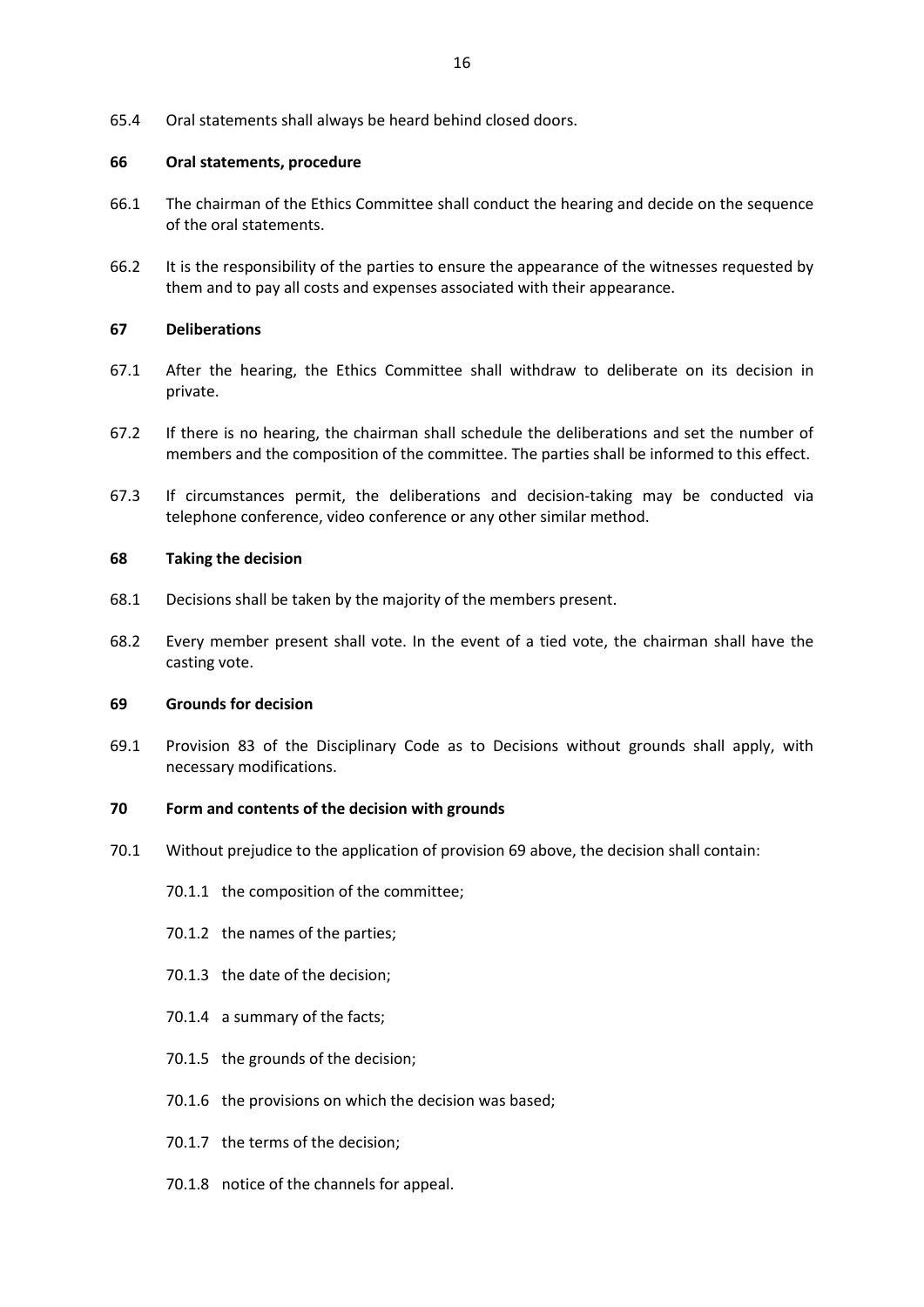#### 70.2 The decisions shall be signed by the chairman.

#### **SECTION 8: APPEAL AND REVIEW**

#### <span id="page-21-0"></span>**71 Appeal**

- 71.1 Unless this Code stipulates that the decisions of the Ethics Committee and the chairman of the Ethics Committee of the Ethics Committee may not be contested, an appeal may be lodged by the party concerned to the Appeal Committee against any decision, with the exception of decisions in which the sanction pronounced is:
	- 71.1.1 a warning;
	- 71.1.2 a reprimand;
	- 71.1.3 a suspension for less than three matches or of up to one month;
	- 71.1.4 a fine of less than \$5,000.
- 71.2 The aforementioned decisions may also be appealed by the Investigator.
- 71.3 In any appeal, the Investigator shall enjoy the same procedural rights as before the Ethics Committee.
- 71.4 Further provisions relating to lodging an appeal and proceedings before the Appeal Committee are set out in the NZF Disciplinary Code (cf. provision 86 and following.).
- 71.5 Decisions on costs are final and may not be appealed.

#### <span id="page-21-1"></span>**72 Court of Arbitration for sport**

- 72.1 Decisions taken by the Appeal Committee are final, subject to appeals lodged with the Court of Arbitration for Sport (CAS) or the Sports Tribunal in accordance with the relevant provisions of the NZF Statutes.
- 72.2 The aforementioned decisions may also be appealed at CAS or the Sports Tribunal by the Investigator.

#### <span id="page-21-2"></span>**73 Review**

- 73.1 The Investigator may reopen a case that has been closed following a legally binding decision if a party discovers significant new facts or proof that, despite the investigation, could not have been produced sooner and would have resulted in a more favourable decision.
- 73.2 A request for review shall be made by the party concerned within ten days of discovering the reasons for review, or it will not be admitted.
- 73.3 The limitation period for submitting a request for review is one year after the enforcement of the decision.